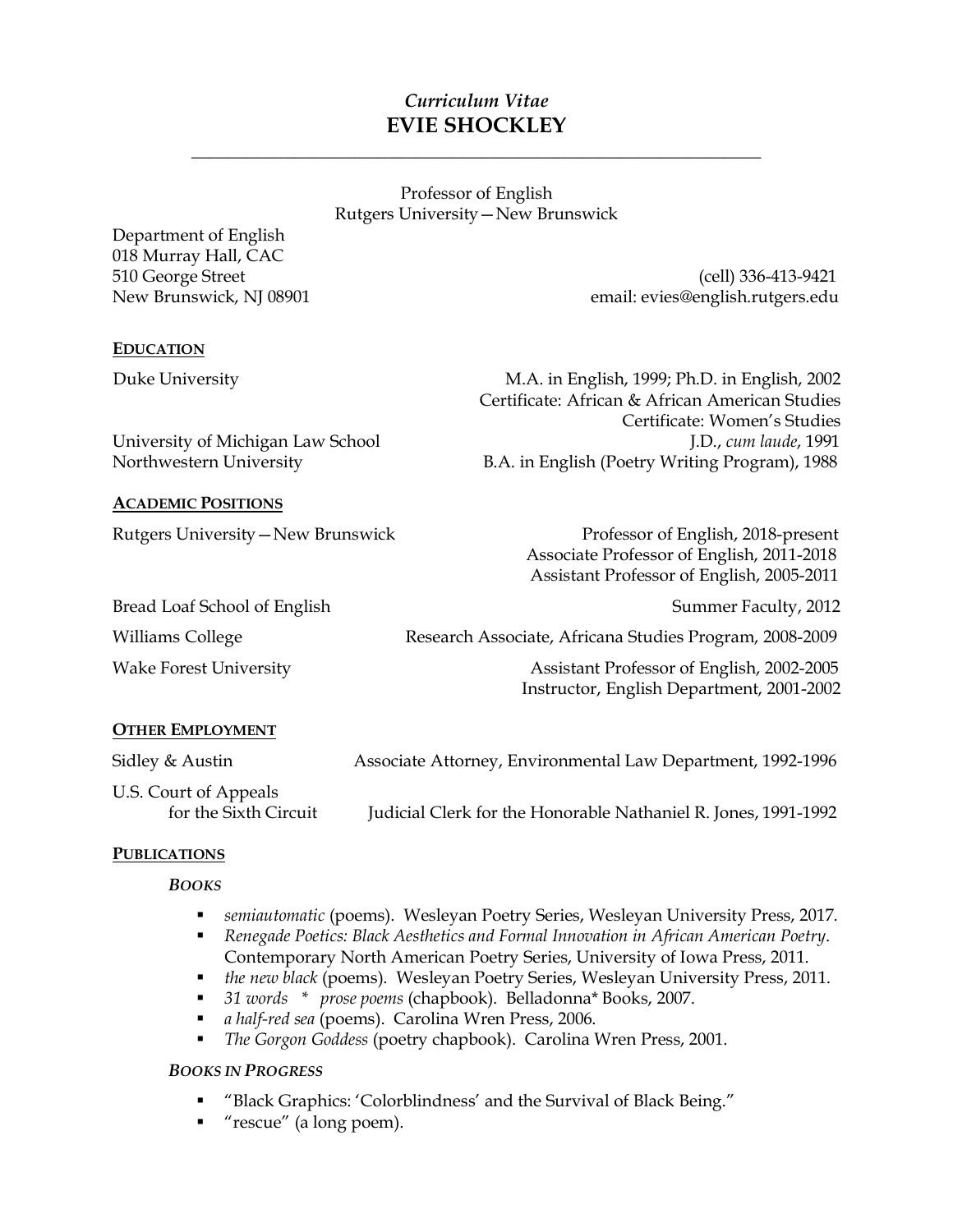## *ARTICLES & ESSAYS*

- "After. (Word.)," Afterword to special section on Crosstalk, Color, Composition: A Berkeley Poetry Conference, in *Callaloo* (forthcoming).
- "Race, Experiments, and the Black Avant-Garde," in *Furious Flower: Seeding the Future*, ed. Joanne Gabbin, Northwestern University Press, 2020. 69-82.
- § "On Seeing and Reading the Nothing: Poetry and Blackness Visualized," *New Literary History* 50.4 (Autumn 2019): 499-528.
- § "Coloring Dickinson: Race, Influence, and Lyric Dis-reading," in *The New Emily Dickinson Studies*, ed. Michelle Kohler, Cambridge University Press, 2019. 258- 279.
- <sup>"</sup>A Letter to David Drake from a Friend and a Relation," in *Where Is All My Relation? The Poetics of Dave the Potter*, ed. Michael A. Chaney, Oxford University Press, 2018. 51-57.
- § "Against Miracles," *Harriet* (Poetry Foundation Blog), 6 June 2017.
- § "Difficult Bees as Difficult Does," in *The Fate of Difficulty in the Poetry of Our Time*, ed. Charles Altieri and Nicholas Nace, Northwestern University Press, 2017. 227- 234.
- "Please feel free to perform the text': Making Slavery Work in Mendi + Keith Obadike's *Big House / Disclosure*," Special Issue on Black Experimental Poetry, David Marriot, guest ed., *The Black Scholar* 47.1 (2017): 38-52.
- § "Teacher Feature: Ma Rainey's Blues," *Boston Review*, 14 January 2016.
- *"Race, Reception, and Claudia Rankine's American Lyric,*" in "Reconsidering Claudia Rankine's *Citizen: An American Lyric*. A Symposium, Part I," ed. Daniel Worden, *Los Angeles Review of Books*, 6 January 2016.
- § "On the Fetish of the Book and the Sorrow of the Father," in "From the Periodical Archives: George Boyer Vashon's 'In the Cars': A Poem and Four Responses," ed. Eric Gardner, *American Periodicals* 25.2 (2015): 184-85.
- § Introduction, *She Tries Her Tongue, Her Silence Softly Breaks* (2nd ed.), by M. NourbeSe Philip, Wesleyan University Press, 2015. ix-xiv.
- § "Amiri Baraka, Politics, and Tough Love," *Literary Hub*, 20 April 2015.
- § "The Black Arts Movement and Black Aesthetics," in *The Cambridge Companion to Modern American Poetry*, ed. Walter Kaladjian, Cambridge University Press, 2014.
- § "First Reading of M. NourbeSe Philip's 'Zong!' #6," *Jacket2*, 11 February 2014.
- *"*Is *Zong!* Conceptual Poetry? Yes, It Isn't." in Dialogues with NourbeSe Philip, ed. Janet Neigh, *Jacket2* (September 2013)
- "Portrait of the Artist as a Young Slave: Visual Artistry as Agency in the Contemporary Narrative of Slavery," in *Contemporary African American Literature: The Living Canon*, ed. Lovalerie King and Shirley Moody-Turner, Indiana University Press, 2013. 137-154.
- "Death is Only Natural," in *Russell Atkins: On the Life and Work of an American Master*, ed. Kevin Prufer and Michael Dumanis, Pleiades Press, 2013. 108-116.
- *"Shifting the (Im)balance," Boston Review, 6 June 2013.*
- § "Post Black? 5 Poems and 3 Notes on Culture, Craft, and Race," *The Rumpus* (April 2013).
- § "Loaded Terms," in Forum: Poetry on the Brink, *Boston Review*, December 2012.
- § "Notes on a Writer's Blocks," Afterword to *SECCESSION*, by Amy Carroll, Hyperbole Books/San Diego State University Press, 2012. 167-170.
- § "Going Overboard: African American Poetic Innovation and the Middle Passage," *Contemporary Literature* 52.4 (Winter 2012): 791-817.
- § "*Black Nature*/Human Nature," *Callaloo* 34.3 (Summer 2011): 763-766.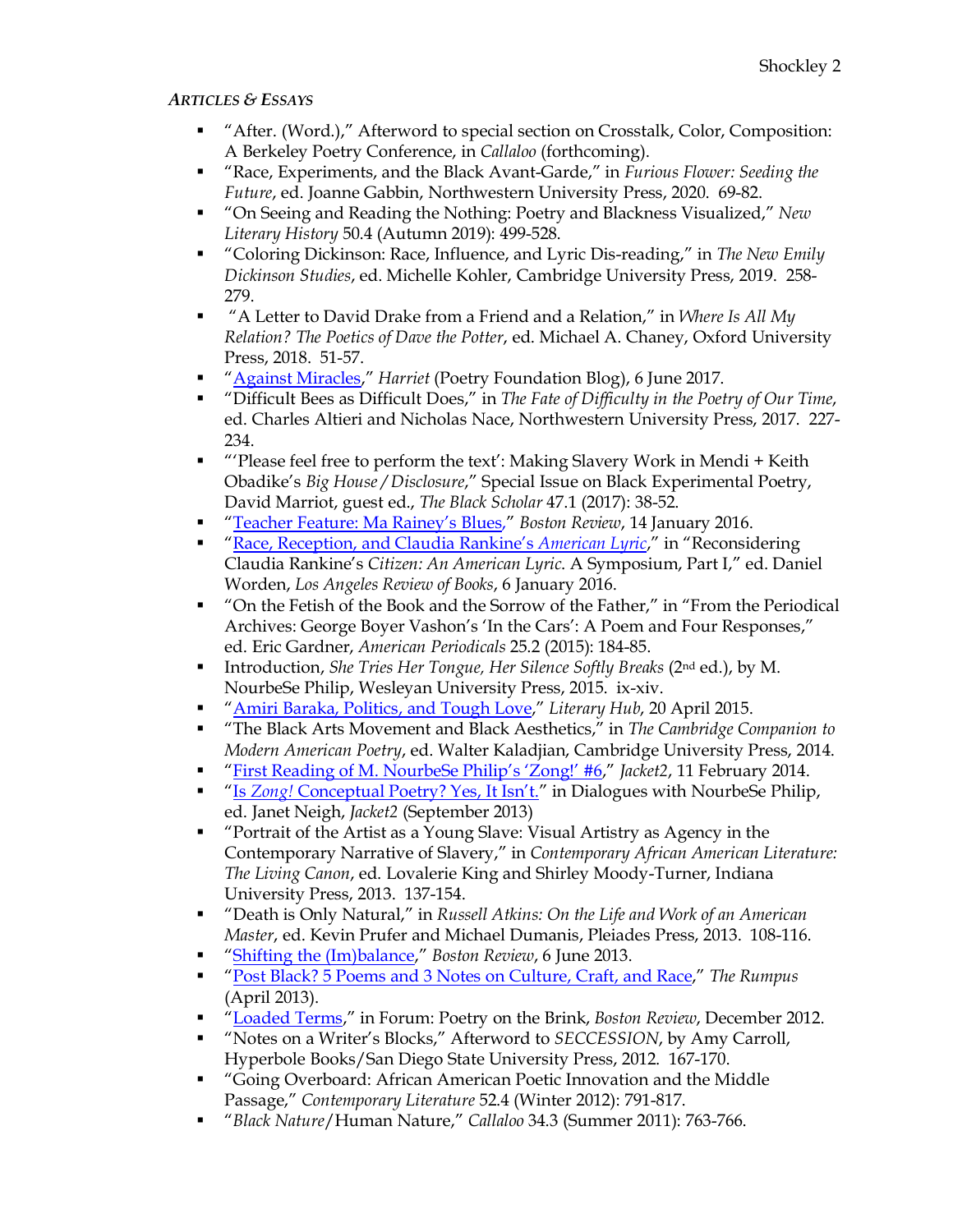- "A Few Lines on the Line," in *A Broken Thing: Poets on the Line*, ed. Emily Rosko and Anton Vander Zee, University of Iowa Press, 2011. 223-227.
	- o Reprinted from A Symposium on the Line: Theory and Practice in Contemporary Poetry, in *Center: A Journal of the Literary Arts*, Vol. 7 (2008): 127-131.
- § "On the Nature of Ed Roberson's Poetics," *Callaloo* 33.3 (Fall 2010): 728-747.
- § "The Low-Down on the Warm-Up," in *Poets on Teaching: A Sourcebook*, ed. Joshua Marie Wilkinson, University of Iowa Press, 2010. 92-94.
- § "The Haunted Houses of New Orleans: Gothic Homelessness and African American Experience," in *Katrina's Imprint: Race and Vulnerability in America*, ed. Keith Wailoo, Karen O'Neill, Roland Anglin, and Jeffrey Dowd, Rutgers University Press, 2010. 95-114.
- § "Post-Black-Aesthetic Poetry: Postscripts and Postmarks," *Mixed Blood* No. 2 (2007): 50-60.
- § "Buried Alive: Gothic Homelessness, Black Women's Sexuality, and (Living) Death in Ann Petry's *The Street*," *African American Review* 40.3 (Fall 2006): 439- 460.
	- o Reprinted in *African American Writing*, vol. 3, ed. A. Robert Lee, Routledge, 2012.
- "The Horrors of Homelessness: Gothic Doubling in Kincaid's *Lucy* and Brontë's *Villette*," in *Jamaica Kincaid and Caribbean Double Crossings*, ed. Linda Lang-Peralta, University of Delaware Press, 2006. 45-62.
- § "All of the Above: Multiple Choice and African American Poetry," in *Rainbow Darkness: An Anthology of African American Poetry*, ed. Keith Tuma, Miami University of Ohio Press, 2005. 1-12.

## *REVIEWS AND INTERVIEWS*

- § Tyehimba Jess, *Olio*, in "Eleven Poets Recommend New and Recent Collections," *On the Seawall* (April 2016).
- § Amy Abugo Ongiri, *Spectacular Blackness: The Cultural Politics of the Black Power Movement and the Search for a Black Aesthetic*; Ivy G. Wilson, *Specters of Democracy: Blackness and the Aesthetics of Politics in the Antebellum U.S.*; and Gene Andrew Jarrett, *Representing the Race: A New Political History of African American Literature*. *American Literature* 85.3 (2013): 593-596.
- § C. M. Burroughs, *The Vital System*, in "Eighteen Poets Recommend New and Recent Collections," *On the Seawall* (November 2012).
- § Robert Hass, *Time & Materials: Poems 1997-2005*. "The Foundation Celebrates 61 Years of National Book Award Poetry" (2007 winner), National Book Foundation Poetry Blog, 28 April 2011.
- James Tate, *Worshipful Company of Fletchers*. "The Foundation Celebrates 61 Years of National Book Award Poetry" (1994 winner), National Book Foundation Poetry Blog, 11 April 2011.
- § John Ashbery, *Self-Portrait in a Convex Mirror*. "The Foundation Celebrates 61 Years of National Book Award Poetry" (1976 winner), National Book Foundation Poetry Blog, 24 March 2011.
- § Adrienne Rich, *Diving Into the Wreck*. "The Foundation Celebrates 61 Years of National Book Award Poetry" (1974 winner), National Book Foundation Poetry Blog, 22 March 2011.
- § Conrad Aiken, *Selected Poems*. "The Foundation Celebrates 61 Years of National Book Award Poetry" (1954 winner), National Book Foundation Poetry Blog, 18 February 2011.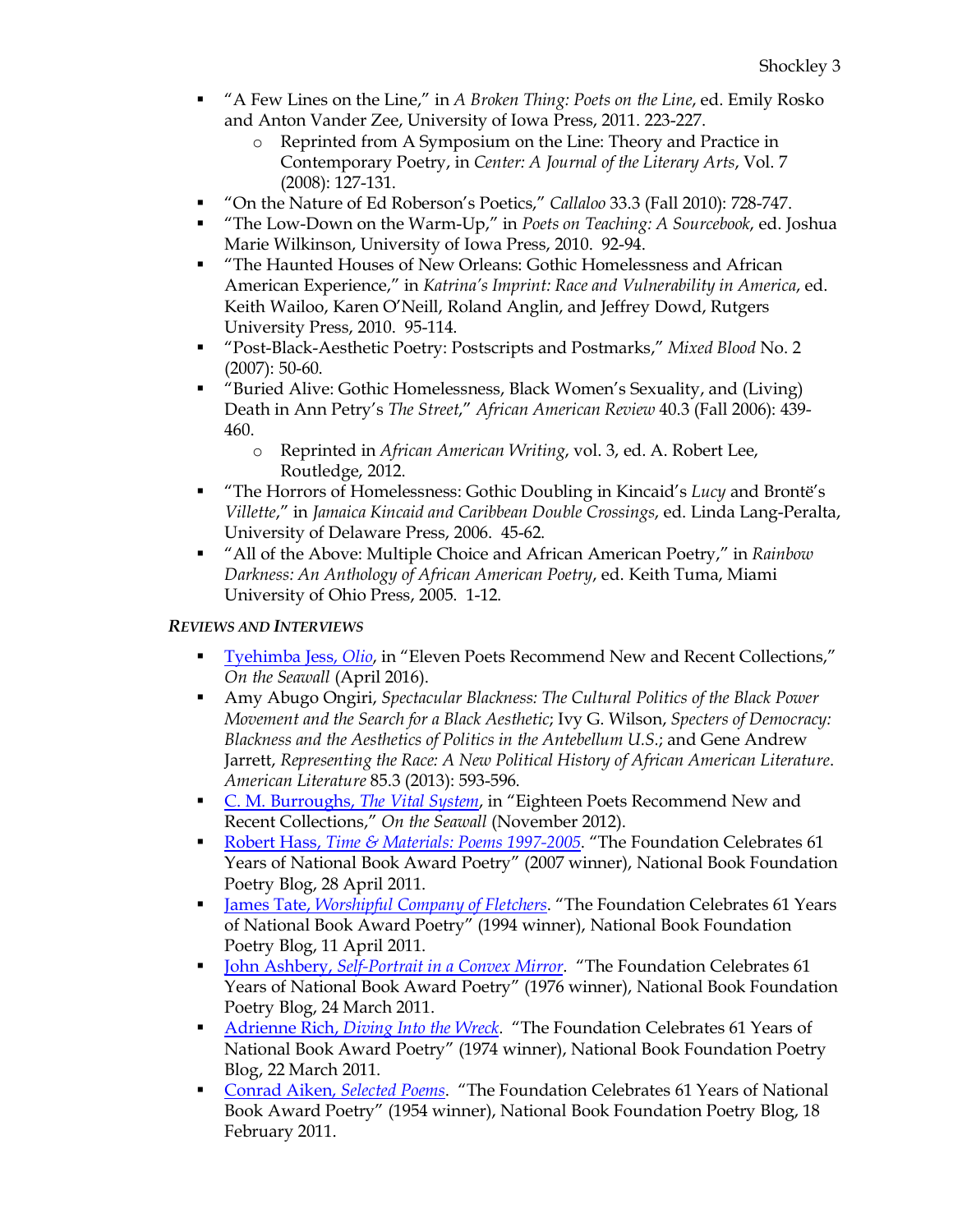- § "'Lifting Veils': An Interview with Jaki Shelton Green," *Obsidian* 10.2/11.1 (2009- 2010): 121-128.
- § "On Brenda Hillman's 'Air in the Epic,'" in Pieces on *Pieces of Air in the Epic*, ed. Barbara Freeman, *Jacket* No. 33 (July 2007).
- Ed Roberson, *City Eclogue. Talisman* No. 34 (Winter/Spring 2007): 60-62.
- § Will Alexander, *Exobiology as Goddess*. *Talisman* Nos. 30-31 (Fall 2005/Winter 2006): 207-208.
- § Trudier Harris-Lopez, *South of Tradition: Essays on African American Literature*. *Mississippi Quarterly* 57.4 (Fall 2005): 674-676.
- § Nikky Finney, *The World Is Round*. *Indiana Review* 26.1 (Summer 2004): 204-207.
- § Russ Castronovo, *Necro Citizenship: Death, Eroticism, and the Public Sphere in the Nineteenth-Century United States* and Sharon Holland, *Raising the Dead: Readings of Death and (Black) Subjectivity*. *American Literature* 74.4 (September 2002): 683-685.
- § Toni Morrison, *Paradise*. *African American Review* 33.4 (Winter 1999): 718-719.
- § bell hooks, *Bone Black: Memories of Girlhood*. *African American Review* 31.3 (Fall 1997): 552-554.

## *POETRY AND FICTION IN JOURNALS AND ANTHOLOGIES*

§ Published widely, nationally and internationally, since 1998; furnished upon request.

## *EDITORIAL APPOINTMENTS*

- Poetry (criticism) Editor, *Contemporary Literature*, 2020-present
- § Contributing Editor, Arts in Society, *Boston Review*, 2019-2020
- § Guest Editor, Poem-a-Day Series, Academy of American Poets, August 2018
- § Creative Writing Editor, *Feminist Studies*, September 2013-June 2018
- Guest editor, "Power in | and | of Poetry," *Evening Will Come*, *The Volta*, 65, April 2017
- § Co-editor, *jubilat*, July 2009-April 2011
- § Guest co-editor, *jubilat*, July 2007-June 2009
- § Guest editor, *MiPOesias* (~*QUEST~ : Contemporary African American Poetry Special Issue)*, 2007
- § Note Editor / Associate Editor, *University of Michigan Law Review*, 1989-91

## **FELLOWSHIPS AND HONORS**

## *SCHOLARLY*

- § Faculty Scholar-Teacher Award, Rutgers University, 2013-2014
- § Rutgers Center for Historical Analysis Faculty Fellowship, 2011-2012
- Board of Trustees Research Fellowship for Scholarly Excellence, Rutgers University, 2011
- § Presidential Fellowship for Teaching Excellence, Rutgers University, 2011
- § American Council of Learned Societies (ACLS) Fellowship, 2008
- § Schomburg Scholars-in-Residence Fellowship, Schomburg Center for Research in Black Culture, 2007
- § Archie Fund for the Arts and Humanities Award, Wake Forest University, 2002
- § Thurgood Marshall Dissertation Fellowship, Dartmouth College, 2000-2001

## *CREATIVE*

- Lannan Literary Award in Poetry, 2019
- § Radcliffe Institute for Advanced Studies Fellowship, 2018-2019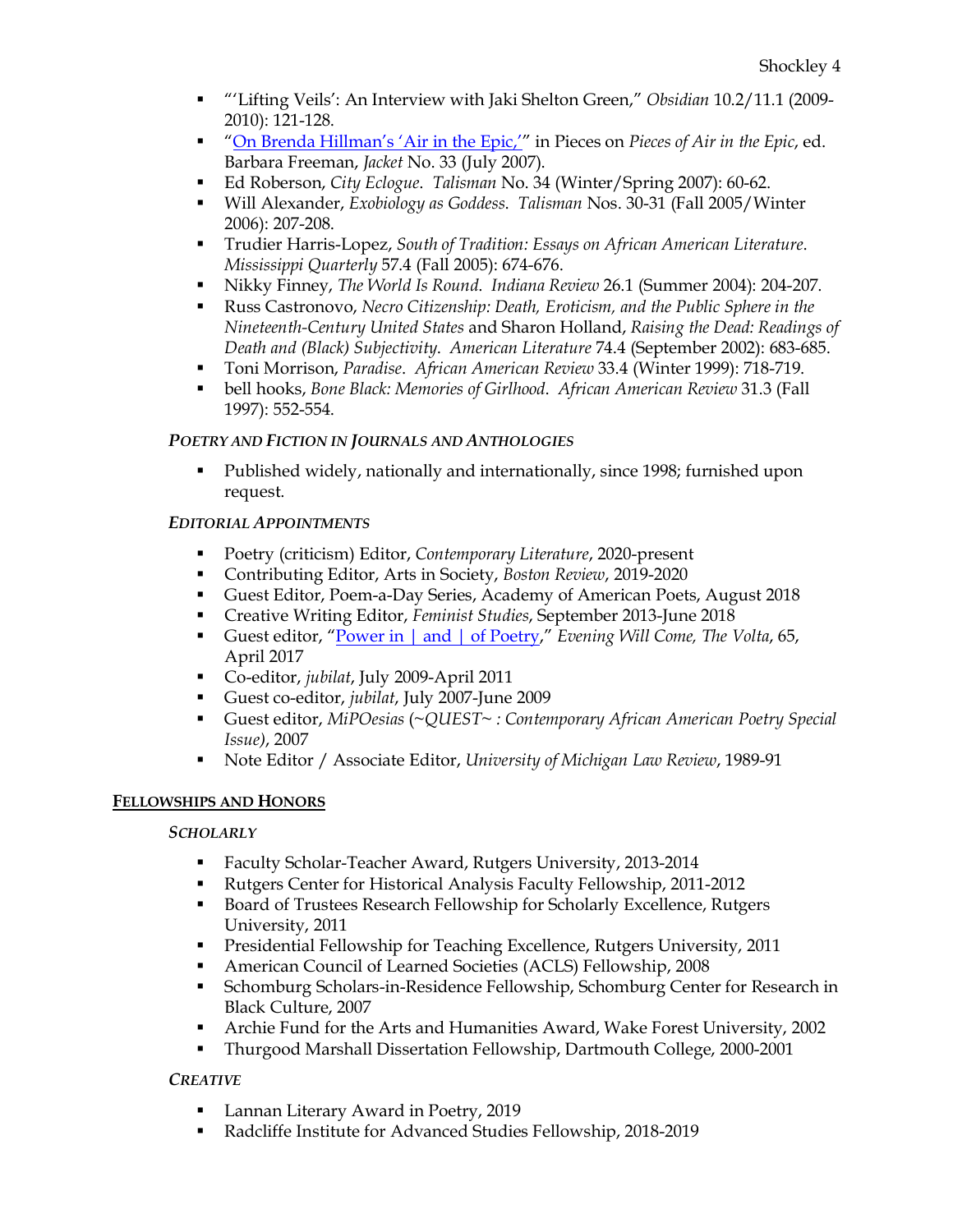- § Hurston/Wright Legacy Award in poetry (for *semiautomatic*), 2018
- § Finalist for the Pulitzer Prize in Poetry (for *semiautomatic*), 2018
- § Finalist for the *LA Times* Book Award in Poetry (for *semiautomatic*), 2018
- § Finalist for *The Believer* Poetry Book Award (for *semiautomatic*), 2018
- Stephen E. Henderson Award for Recognition of Outstanding Accomplishment in Poetry, African American Literature and Culture Society, 2015
- Contributor, The Best American Poetry 2015, ed. Sherman Alexie (2015)
- Contributor, The Best American Experimental Writing 2015, guest ed. Douglas Kearney (2015)
- MacDowell Poetry Fellowship, The MacDowell Colony, 2013
- § Hurston/Wright Legacy Award in Poetry (for *the new black*), 2012
- § Theodore H. Holmes and Bernice Holmes National Poetry Prize, Princeton University, 2012
- § Honor Book in Poetry (for *the new black*), Literary Awards, Black Caucus of the American Library Association, 2012
- Leo Maitland Fellowship, Millay Colony for the Arts, 2011
- § Writer-in-Residence, Hedgebrook, 2003

### **COMMISSIONS AND COLLABORATIONS**

- "women's voting rights at one hundred (but who's counting?)," commissioned by the Academy of American Poets and the New York Philharmonic for Project 19, which commemorates the 100<sup>th</sup> anniversary of the passage of the 19<sup>th</sup> amendment, 2020; published in *American Poets*, Vol. 58, Spring-Summer 2020
- "perched," commissioned by Alison Saar and the Pomona College Museum of Art for the catalog accompanying Saar's Fall 2020 exhibition, *Aether and Earth*, October 2019
- "prison / prism," portfolio of ten poems commissioned by the University of Arizona's Poetry Center for their Arts for Justice Project on mass incarceration, debuted in reading at the Poetry Center, March 2019
- "stop : meet with me here," Poetry/Visual Art Broadside collaboration with artist Alison Saar, printed by Leslie Ross-Robertson, April 2018
- "Mami Wata," Artist's Book collaboration with visual artist Alison Saar, for *Breach*, Grossman Gallery / Experimental Print Institute, Lafayette College, Easton, PA, Fall 2016
- "black mechanics (or, offshore manufacturing *avant la lettre*), commissioned by the Center for the Study of Slavery and Justice, Brown University, Providence, RI, May 2016; published in *Black Mechanics: The Making of an American University and a Nation*, exhibition catalog, Center for the Study of Slavery and Justice, Brown University, December 2016
- "with drawn (a she-saw collaboration)," poem composed with Sharon Dolin for the Center for Book Arts 40th Anniversary Collaborative Reading Series, published as a broadside, June 2015

### **INVITED PRESENTATIONS**

- Workshop, Rothermere American Institute Seminar, Oxford University, UK (virtual), November 2020 (upcoming)
- William W. Cook Lecture, Dartmouth College, Hanover, NH, April 2020 (postponed)
- "Approaching the Political: African American Poetry and the Black Lives Matter Movement," American University of Beirut, Beirut, Lebanon, Spring 2020 (postponed)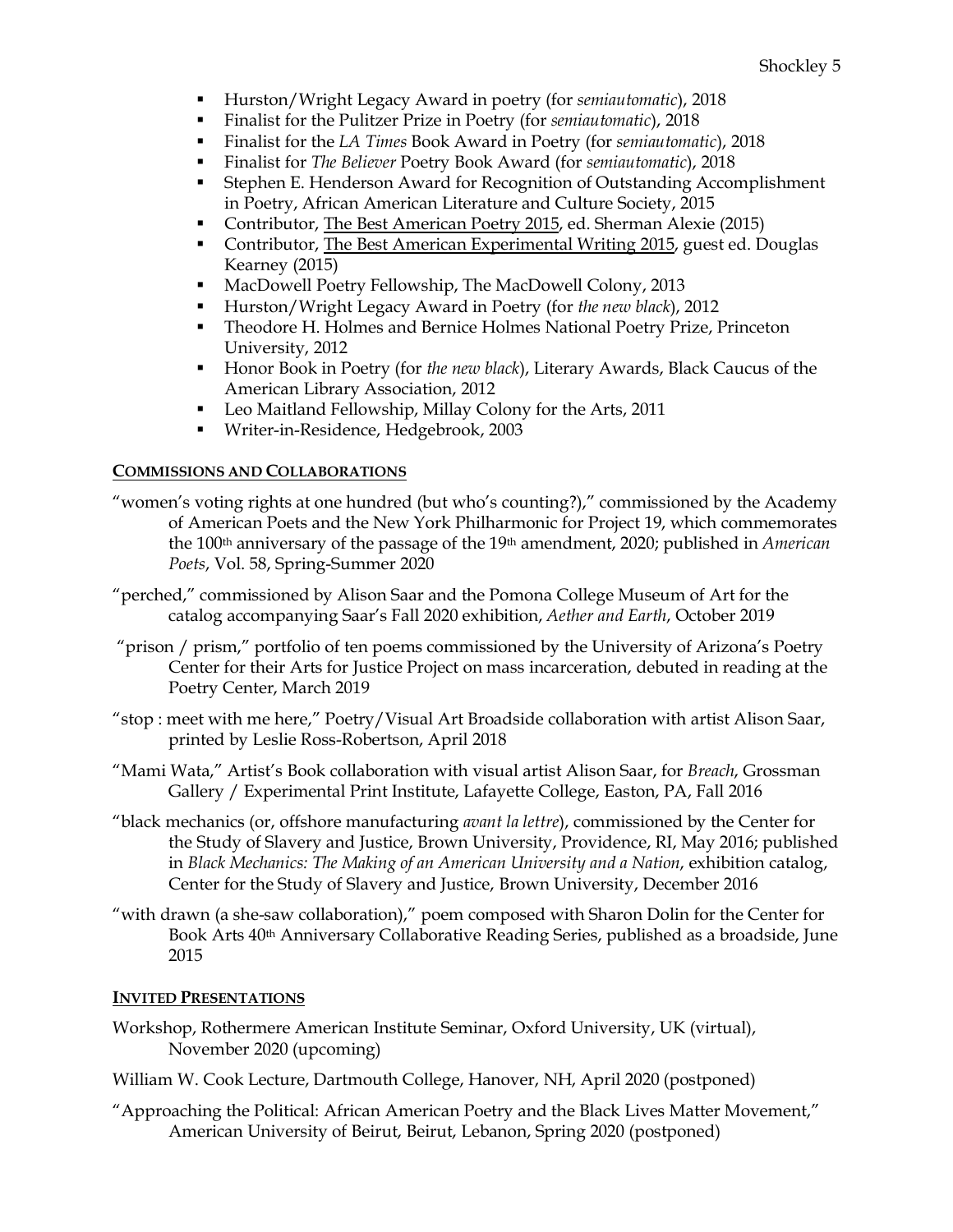Conversation with Harryette Mullen, ASAP Conference, College Park, MD, October 2019

- Panelist, Critical Perspectives, Furious Flower 25<sup>th</sup> Anniversary Celebration, Washington, DC, September 2019
- "The Road to *rescue*," Radcliffe Institute for Advanced Study, Harvard University, Cambridge, MA, April 2019
- "On Seeing and Reading the 'Nothing': Black Subjectivity and 'Colorblind' Poetry," Critical Contemporary Studies Workshop, University of Michigan, Ann Arbor, MI, April 2019
- Featured Reader/Panelist, Cave Canem Reading & Conversation, Association of Writers & Writing Programs (AWP) Conference, Portland, OR, March 2019
- Invited Moderator, A Political Poetry: Reading and Conversation with Solmaz Sharif, Radcliffe Institute for Advanced Study, Harvard University, October 2018
- "Seeing the Writing," Mixed Blood Series, University of California—Berkeley, Berkeley, CA, October 2018
- "On Not Reading the Writing and Reading the Nothing," Poetry and Race Symposium, Center for Poetry & Poetics, University of Virginia, Charlottesville, VA, October 2018
- Invited Panelist, For the Sake of People's Poetry, June Jordan Conference, CUNY Graduate Center, New York, NY, May 2018
- "Black Graphics: Ekphrasis and the Archive," American Studies Workshop Series, Princeton University, Princeton, NJ, April 2018
- Featured Speaker, Plenary Panel, "Black Graphics: Colored Poetry and Fixed Form," Formations: Intersections of Form Across the Literary, Social, and Political, Graduate Conference, University of Maryland, College Park, MD, March 2018
- Reader/Panelist, A Centennial Celebration of Gwendolyn Brooks, Barnard College, New York, NY, November 2017
- Roundtable Panelist, He, Too, Sang America: A Roundtable Discussion by Historians and Writers on the Importance of Langston Hughes, Remembering Langston Hughes: His Art, Life, & Legacy Fifty Years Later, Princeton University, Princeton, NJ, November 2017
- Roundtable Participant, The Difficult Miracle: The Living Legacy of June Jordan, Barnard College, New York, NY, October 2017
- "Ekphrasis and the Archive: 'Venus' as the Object of Description," I, Too, Am the Afterlife of Slavery: A Symposium on Saidiya Hartman's *Lose Your Mother: A Journey Along the Atlantic Slave Route*, Northwestern University, Evanston, IL, June 2017
- "The Question of Brooks's Female Contemporaries," Female Contemporaries panel, Centennial Brooks Conference, University of Chicago, Chicago, IL, April 2017
- Keynote Speaker, "Black Graphics: African American Poetry in a 'Colorblind' Era," Never Abolish Chance: The Concrete Poetry Conference, St. Bonaventure University, St. Bonaventure, NY, March 2017
- Conversation with Kara Walker, Rutgers University, New Brunswick, NJ, December 2016
- Panelist, "Ark of Bones," Gallery Aferro / Rutgers University, Newark, NJ, November 2016
- Conversation on Race and Poetry Publishing, Library of Congress, Washington, DC, October 2016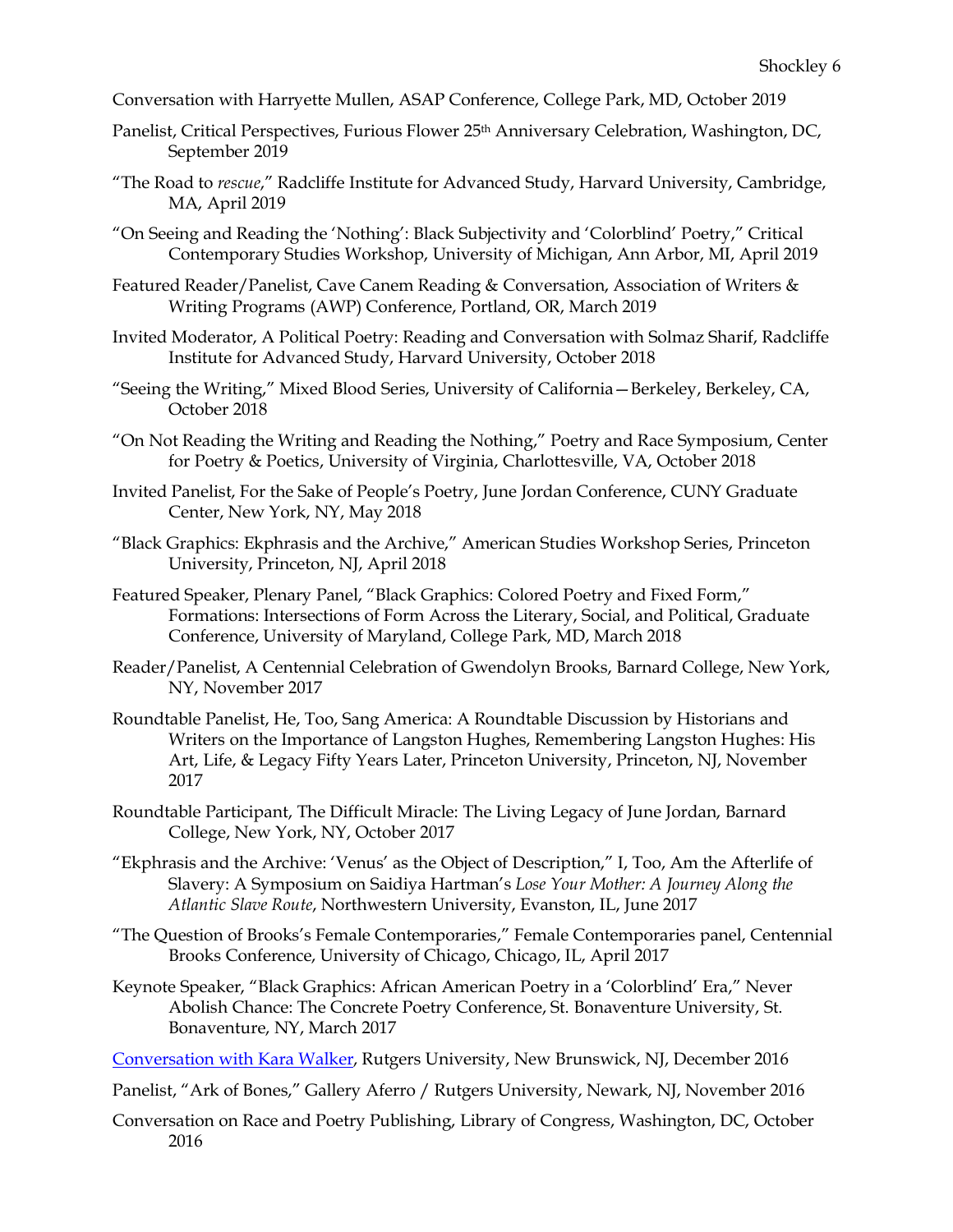- Participant, "Entrances: What Paula Giddings' *When and Where I Enter* Taught Us," *When and Where I Enter*: Celebrating Legacies, Envisioning Futures, A Symposium, Smith College, Northampton, MA, October 2016
- Panelist, Aversive Prose panel, Kelly Writers House, University of Pennsylvania, Philadelphia, PA, September 2016
- Featured Speaker, Poetics Now Colloquium, University of California-Davis, Davis, CA, April 2016
- Panelist, "The Paradox in Rhyme": Feminist Poetics as Theory and Praxis panel, Feminist Poetics: Legacies of June Jordan, University of Massachusetts-Amherst, Amherst, MA, March 2016
- Lead Faculty (Week 2), NEH Summer Institute, Black Poetry After the Black Arts Movement, University of Kansas, July 2015
- "'Nothing to See': Ekphrasis and Black Subjectivity in Saidiya Hartman's *Lose Your Mother*," UCLA, Los Angeles, CA, May 2015
- "Seeing the Future: The 'Colorblind' Present and Blackness Past," Americanist Graduate Colloquium, Princeton University, Princeton, NJ, April 2015
- Featured Speaker, "Julie Patton's Visual Poetics," B-Side Modernism Conference, Emory University, Atlanta, GA, January 2015
- Panelist, A Question of Africa: Will Alexander—Towards the Primeval Lightning Field, IRADAC, The Center for the Humanities, CUNY Graduate Center, New York, NY, December 2014
- "Black, Green, and Read: Julie Patton's Visual Poetics and the Discourse of Colorblindness," Avant-Garde Interest Group, University of Michigan, Ann Arbor, MI, April 2014
- "Black, Green, and Read: Julie Patton's Visual Poetics and the Discourse of Colorblindness," DuPlessis Lecture in Poetry and Poetics, Temple University, Philadelphia, PA, April 2014
- Roundtable Panelist, Playing with the Past, (W)righting the Future Symposium, Georgetown University, Washington, D.C., January 2014
- Participant (with Terrance Hayes, Kevin Young, and Radiclani Clytus), Close Encounters: Millennial Poetics from the Neo Garde Symposium, University of California-Irvine, December 2013
- Plenary Panelist, Celebrating African American Literature Conference, Pennsylvania State University, State College, PA, October 2013
- Curator and Moderator, "Experimentation and the Black Aesthetic: A Poetry Reading and Discussion," Museum of Contemporary African Diasporan Arts (MoCADA), Brooklyn, NY, September 2013
- "Black Aesthetics and the Very Contemporary," Don't Deny My Voice: Reading and Teaching African American Poetry, NEH Summer Institute, Kansas University, Lawrence, KS, July 2013
- "Colorblind(ed): Visuality, Discursivity, and Slavery in Rita Dove's and George Elliott Clarke's Verse Plays," Racial Representations: African American Literature Since 1975, University of Oregon, Eugene, OR, April 2013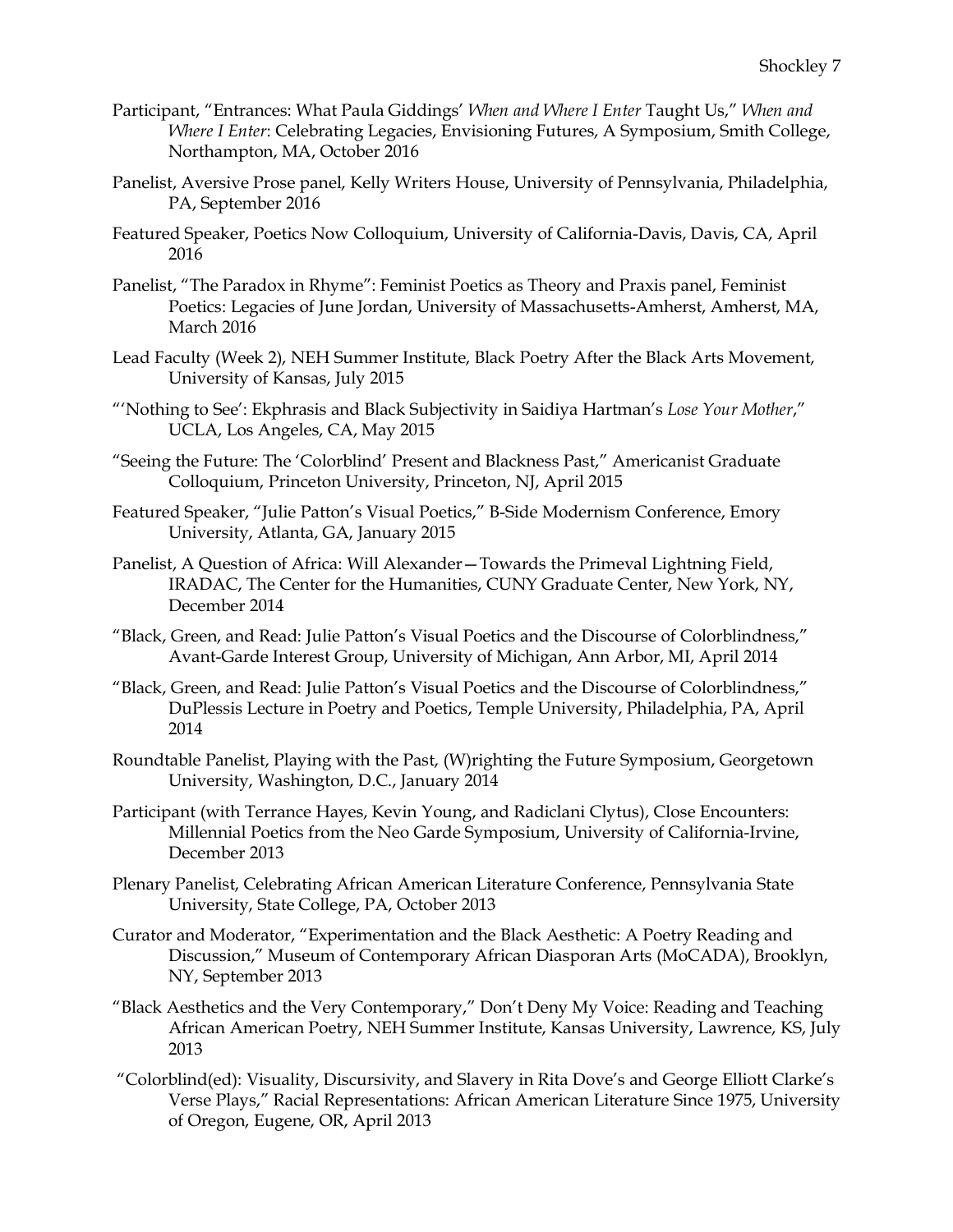- Featured Speaker, Poetry as Protest: Annual Jessie Redmon Fauset Literary Series, Lawnside Historical Society, Lawnside, NJ, April 2013
- "Colorblind(ed): Visuality, Discursivity, and Slavery in Rita Dove's and George Elliott Clarke's Verse Plays," American Literature Reading Group, University of Pennsylvania, Philadelphia, PA, January 2013
- Participant (with Terrance Hayes, Radiclani Clytus, and Kevin Young), Close Encounters: Millennial Poetics from the Neo Garde Symposium, Brown University, Providence, RI, December 2012
- "Poetics and the Cross-Cultural Culture," Cross-Cultural Poetics panel, Convergence on Poetics Conference, University of Washington—Bothell, September 2012
- "Black Aesthetics, Backwards and Forwards," NEH Summer Institute on Contemporary African American Literature, Pennsylvania State University, State College, PA, July 2012
- "When Formalism is Innovative: Black Aesthetics in Gwendolyn Brooks's 'Anniad,'" New Directions in African American Literary and Cultural Criticism Series, Department of English, University of Pittsburgh, Pittsburgh, PA, April 2012
- Panelist, Make It New: Vision and Innovation in Contemporary Poetry, Poets Forum, Academy of American Poets, New York, NY, October 2011
- "Innovating to Save Our Lives: The AIDS Epidemic and Black Aesthetics in Sonia Sanchez's *Does Your House Have Lions?*," Endeavors Colloquium, Department of African American Studies, Yale University, New Haven, CT, October 2011
- Panelist, Politics and Poetry, Brooklyn Book Festival, Brooklyn, NY, September 2011
- Panelist, Poet's Panel, Poets and Scholars Fall Symposium, Texas Institute for Literary & Textual Studies (TILTS), University of Texas at Austin, September 2011
- "Complicating the Subject," Department of English, SUNY-Albany, Albany, NY, April 2011
- Featured Speaker, Rubie Saunders Literary Festival, New Rochelle High School, New Rochelle, NY, October 2010
- Panelist, Celebrating *Black Nature: Four Centuries of African American Nature Poetry*, Poets House, New York, NY, April 2010
- Panelist, *Black Nature*: A Symposium on the First Anthology of Nature Writing by African American Poets, University of California—Berkeley, March 2010
- "Gender, Sexuality, and Black Aesthetics: Expanding the Subject of the Epic in *Does Your House Have Lions?*," Poetry Panel, Post.45 Conference, Yale University, November 2008
- "Anne Spencer and Renaissance-Era Black Aesthetics," Literary Identity and Lived Experience in the Harlem Renaissance, Poets House, New York, NY, March 2008
- Featured Speaker, Poetry Council of North Carolina Awards Ceremony, Salisbury, NC, September 2007
- "Gothic Genealogies and Haunted Houses in Pauline Hopkins' *Contending Forces* and Toni Morrison's *Paradise*," English Department GSA Speaker Series, Hunter College, New York, NY, October 2005
- "Post-Black-Aesthetic Poetry: Or, Notes Toward the Nature of Ed Roberson's Poetics," "The First Minute of a New Day": Black Poets for the 21st Century Symposium, Pennsylvania State University, State College, PA, March 2004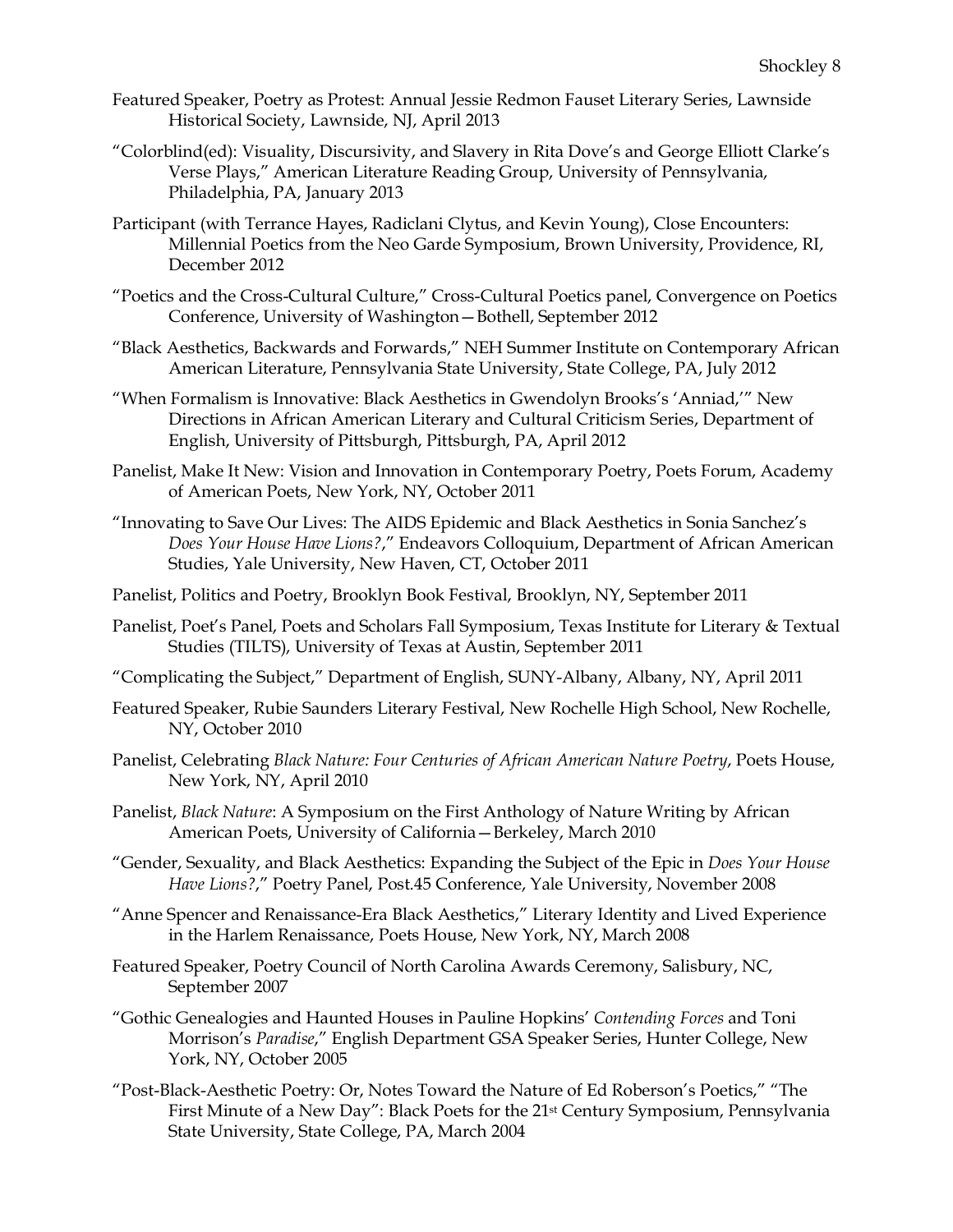#### **CONFERENCES: PAPERS / RESPONSES / ROUNDTABLE PARTICIPATION / PANELS CHAIRED**

- "'I am you, the author says': Auto-Theory, Experimental Poetics, and Black Feminist Thought," Autotheoretical Grammar: Undoing the Singular and Other Experiments in Political Endurance, Modern Languages Association Convention, Seattle, WA, January 2020
- Chair, Panel: "Black Aesthetics and the Limits of the Human," Modern Languages Association Convention, Seattle, WA, January 2020
- "The 'She' That Means 'I,'" New Approaches to Writing and Identity, Modern Languages Association Convention, Chicago, IL, January 2019
- Chair, Panel: "Black Activism through the Arts," American Studies Association Conference, Atlanta, GA, November 2018
- Panelist, Roundtable: "Narratives and Counternarratives: A Conversation with John Keene," Association for the Study of Arts of the Present (ASAP) Conference, New Orleans, LA, October 2018
- Moderator, Panel: "The Black Arts Movement: A Foundation for Literature of Resistance and Activism," National Black Writers Conference, Medgar Evers College, Brooklyn, NY, March 2018
- Panelist, A Tribute to June Jordan, Association of Writers & Writing Programs Conference, Tampa, FL, March 2018
- Chair, Black Women's Poetic and Literary Interventions, American Studies Association Conference, Chicago, IL, November 2017
- Chair, The Tenses of Freedom, *Scenes* at 20 Conference, Rutgers University, New Brunswick, NJ, October 2017
- Panelist, Boundary Conditions of the Long Poem, Modern Languages Association Convention, Philadelphia, PA, January 2017
- Panelist, Poetic Boundaries and Crises of the Present, Modern Languages Association Convention, Philadelphia, PA, January 2017
- Panelist, Black Art Matters: African American Scholar/Artists Creating Home Within the Academy and the Arts, American Studies Association Conference, Denver, CO, November 2016
- Panelist, Poetry and Its Public(s), Modern Languages Association Convention, Austin, TX, January 2016
- "'Please feel free to perform the text': Decisions and Un-decidability in Mendi + Keith Obadike's Big House / Disclosure," Modern Languages Association Convention, Austin, TX, January 2016
- Panelist, Revolutionary Politics / Revolutionary Forms, Modernist Studies Association Conference (MSA 17), Boston, MA, November 2015
- Panelist, Inventing Blackness, American Studies Association Conference, Toronto, Ontario, Canada, October 2015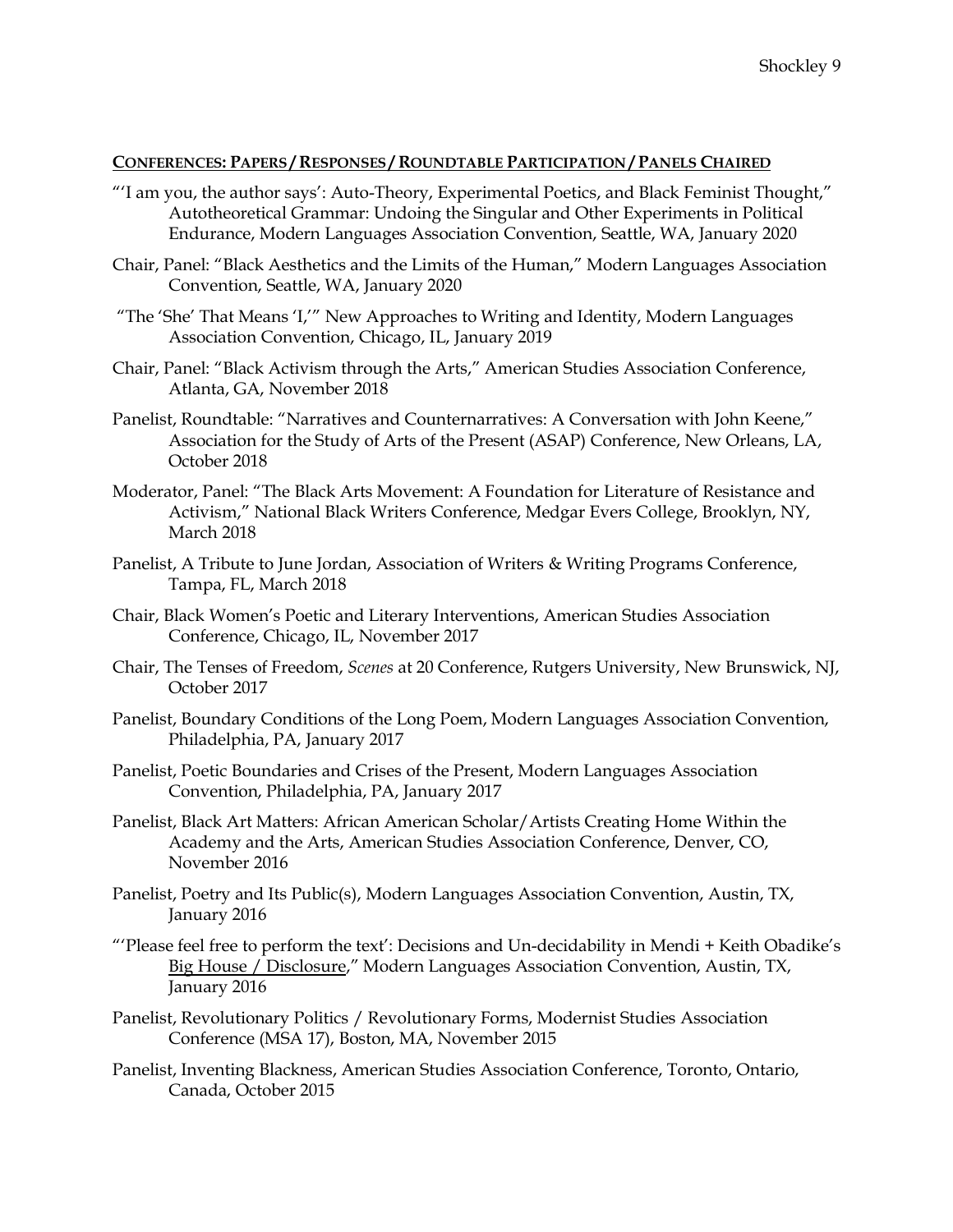- Panelist, "Race, Reception, and Claudia Rankine's 'American Lyric,'" On Claudia Rankine's *Citizen: An American Lyric*, Association for the Study of the Arts of the Present Conference (ASAP 7), Greenville, SC, September 2015
- Panelist, Second Acts: Creative Writing as a Second Career, Association of Writers and Writing Programs (AWP) Conference, Minneapolis, MN, April 2015
- "A Word is Worth A Thousand Pictures: Slavery and Ekphrasis," Rethinking Postslavery Subjectivity, Modern Languages Association Convention, Vancouver, BC, Canada, January 2015
- Panelist, 19th x 21st C Poetic Crossings, Modern Languages Association Convention, Vancouver, BC, Canada, January 2015
- Participant, What is African American About Black Avant Garde/Innovative Writing?, Furious Flower Poetry Conference, James Madison University, Harrisonburg, VA, September 2014
- Chair, The Politics and Poetics of Jayne Cortez, American Literature Association Conference, Washington, DC, May 2014
- "Imamu Baraka's Heiresses," Baraka: Out & Gone, American Literature Association Conference, Washington, DC, May 2014
- Participant, Close Encounters: Millennial Poetics from the Neo Garde, MLA Convention, Chicago, IL, January 2014
- Chair, African American Literature in Vulnerable Times, MLA Convention, Chicago, IL, January 2014
- Moderator and Participant, Black Diaspora Poetry in Theory, ASA Conference, Washington, DC, November 2013
- Organizer and Chair, Listen With Your Eyes: Sight Makes Sound in African American / Afro-Caribbean Poetry, Celebrating African American Literature: African American and Caribbean Poetry, Pennsylvania State University, State College, PA, October 2013
- "5 Poems and 3 Notes," Post-Black? Culture, Craft, and Race in Verse, AWP Conference, Boston, MA, March 2013
- "Diaspora, Cultural Studies, and Poetry: New Terrains for Contemporary Narratives of Slavery," Navigating Black Poetry: Borderland Geographies and Poetry on the 21st Century Cultural Studies Landscape, ASA Conference, San Juan, Puerto Rico, November 2012
- "What Comes After 'Nation Time'? Diasporic Configurations of Time in the African American 80s," Of Time and Bodies: New Black Aesthetics / New Black Critique, National Poetry Foundation Conference, University of Maine, Orono, ME, June 2012
- Respondent: "A Renegade Poet Writes Back," Innovative Nostalgia, American Literature Association Conference, San Francisco, CA, May 2012
- "African / Diasporic (Re)visions of the Contemporary Narrative of Slavery: Yvette Christiansë and George Elliott Clarke," Writing Slavery after *Beloved*: Literature, Historiography, Criticism, Université de Nantes, Nantes, France, March 2011
- Respondent, Transforming Sound(s): A Poetry Reading by Nathaniel Mackey and Mark McMorris, ASA Conference, Baltimore, MD, October 2011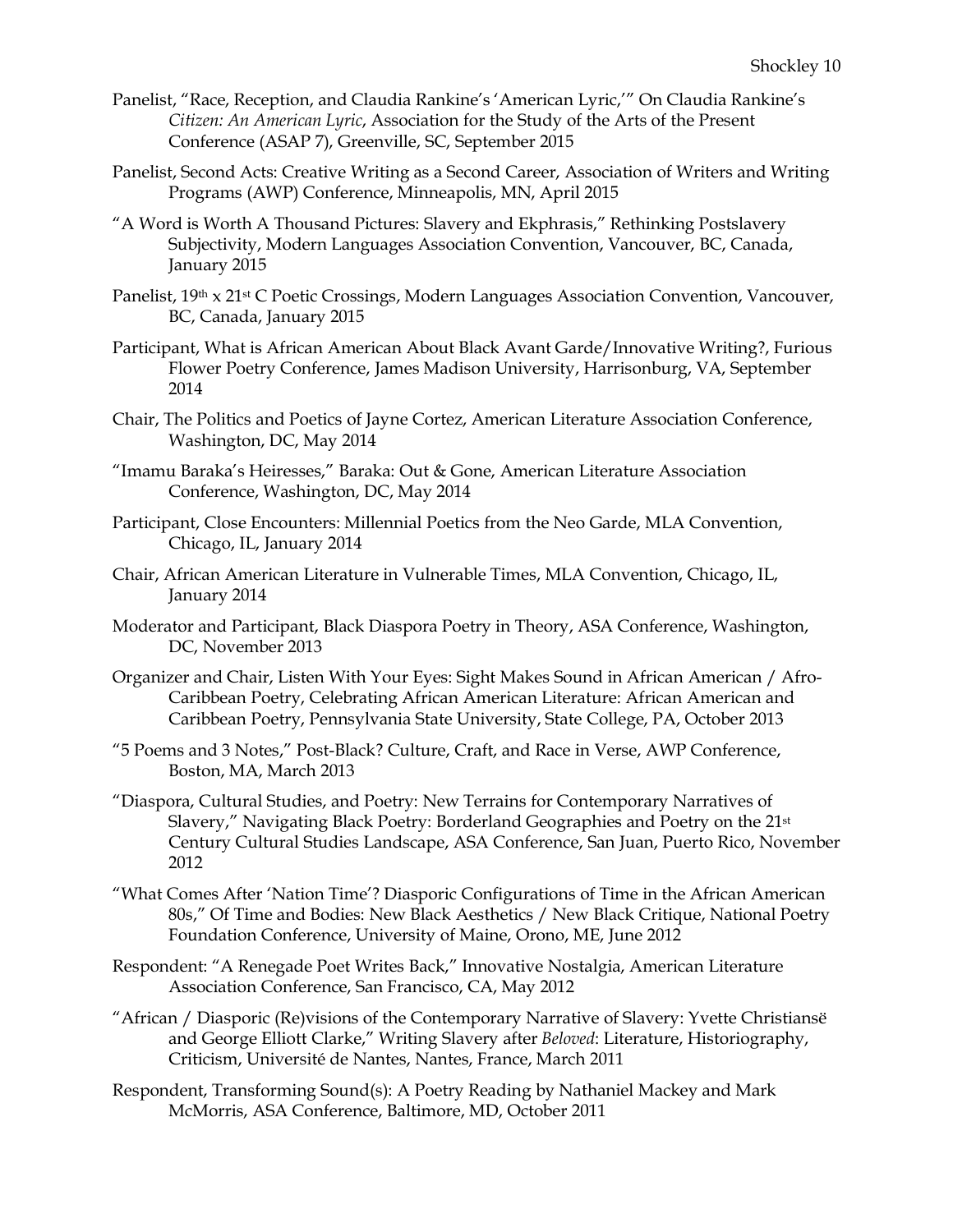- "Bondage (Or, What's Queer about Sexuality in Contemporary Narratives of Slavery?)," Celebrating African American Literature: Race, Sexual Identity, and African American Literature, Pennsylvania State University, State College, PA, September 2011
- "A Few Lines on the Line," A Broken Thing: Poets on the Line, AWP Conference, Washington, DC, February 2011
- Organizer and Chair, Afaa M. Weaver at 60, MLA Convention, Los Angeles, CA, January 2011
- Chair, Roundtable on The Problem of Nature in Race and Ethnic Studies, ASA Conference, San Antonio, TX, November 2010
- "Will Alexander's Black Diasporic Aesthetics," Cosmopoetics: Mediating a New World Poetics, St. John's College, Durham University, Durham, UK, September 2010
- "Testing the Limits of Black Aesthetics: Will Alexander's Exobiology as Goddess," The Critical Challenge of the Very Contemporary, MLA Convention, Philadelphia, PA, December 2009
- Organizer and Chair, Audio/Text, MLA Convention, Philadelphia, PA, December 2009
- "Protest / Poetry: Anne Spencer, Civil Rights, and a Garden of 'Raceless' Verse," Alternative Models of Civil Rights Citizenship: Racial Storytelling and Aesthetic Belonging, ASA Conference, Washington, DC, November 2009
- "Portrait of the Artist as a Young Slave: Artistry as Agency in the Contemporary Narrative of Slavery," Celebrating Contemporary African American Literature: The Novel since 1988, Pennsylvania State University, State College, PA, October 2009
- Plenary Panelist, Why You Talk Like That? Between Orature and Literature, Advancing Feminist Poetics & Activism: A Gathering, CUNY-Grad Center, New York, NY, September 2009
- "The Nature of Black Aesthetics in Ed Roberson's Poetry," The Poetry of Ed Roberson, The Louisville Conference on Literature and Culture since 1900, University of Louisville, Louisville, KY, February 2009
- "Community and Aesthetics in Gwendolyn Brooks's Poetry," Making Scenes: Chicago Poetry Communities from 1939-2009, AWP Conference, Chicago, IL, February 2009
- "The Nature of Black Aesthetics," Re-configuring the Eco-Critical Lens (I): Afro-American Re-Readings of Nature, Poetic Ecologies: Nature as Text and Text as Nature in English-Language Verse, Université Libre de Bruxelles, Brussels, Belgium, May 2008
- "A 'New Negro' in the Old South: Gender and Geography in Anne Spencer's Black Aesthetics," Racial (De)Formations: Class, Gender, Geography, and the Persisitence of "Authentic" Blackness, MLA Convention, Chicago, IL, December 2007
- Participant, Parables of Race, Genes, and Power: Remembering Octavia Butler, MLA Convention, Philadelphia, PA, December 2006
- "It Takes a Village," African American Poetry and Performance: Collectives, Critics, Collaboration, MLA Convention, Philadelphia, PA, December 2006
- "Language, Politics, Poetry, and Race: Reading Renee Gladman's *The Activist*," Poetry & Politics, University of Stirling, Stirling, Scotland (UK), July 2006
- "'Voice Held Me Hostage': Race, Gender, and Form in Harryette Mullen's *Muse & Drudge*," Contemporary Poetry and Forms of Song, American Literature Association Symposium on Poetic Form, San Diego, CA, September/October 2005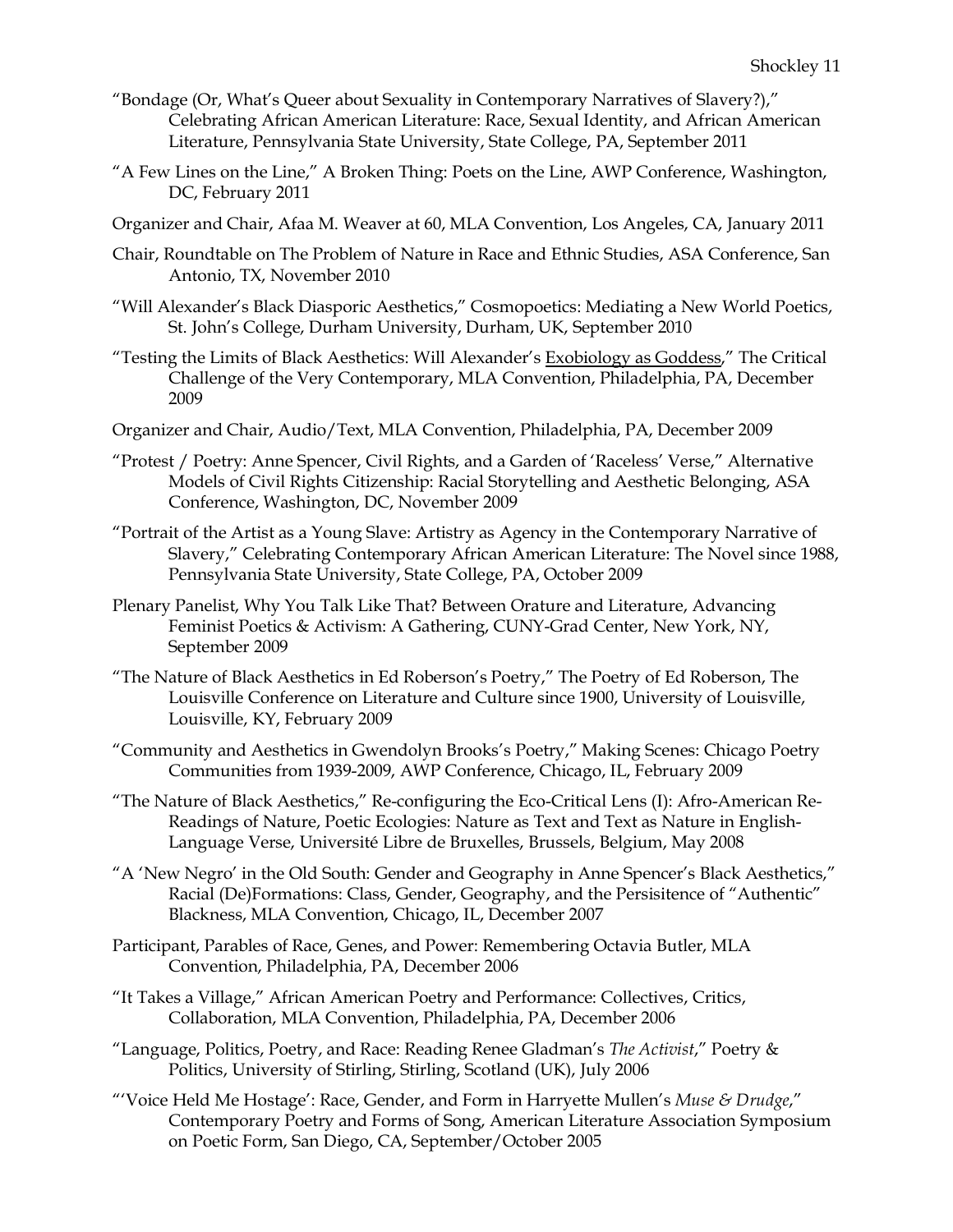"The Nature of Ed Roberson's Poetics," The African American Lyric: Ancient to Modern, American Literature Association Conference, Boston, MA, May 2005

[Earlier Conference Presentations, going back to 2001, furnished upon request.]

#### **INVITED POETRY READINGS**

- Baylor University, Beall Poetry Festival, Waco, TX, March 2021 (upcoming)
- University of Kentucky, Kentucky Women Writers Conference Keynote Reading, Lexington, KY (virtual), September 2020 (upcoming)
- Cave Canem / City of Asylum, Pittsburgh, PA (virtual), July 2020
- American University of Beirut, Beirut, Lebanon, March 2020 (postponed)
- University of Texas Austin, Austin, TX, February 2020
- Albany Public Library, Albany, CA, January 2020
- Dominican College / Marin Poetry Center, Berkeley, CA, January 2020
- Prairie View A&M University, Prairie View, TX, November 2019
- Brattleboro Literary Festival, Brattleboro, VT, October 2019
- Poetry World Series, Brooklyn Book Festival, New York, NY, September 2019
- *Paris Review* Poets, 92nd Street Y, New York, NY, April 2019
- University of Texas, San Antonio, Creative Writing Program Readers Series, San Antonio, TX, April 2019
- University of Arizona Poetry Center, Art for Justice Reading, Tuscon, AZ, March 2019
- Emerson College Reading Series, Boston, MA, March 2019
- Washington University in St. Louis, Visiting Hurst Professor, St. Louis, MO, February 2019
- University of Maryland, Writers Here and Now Series, College Park, MD, November 2018
- A PROVOCATION: On Gun Violence, Harvard University, Cambridge, MA, October 2018
- University of California, Berkeley, Holloway Poetry Series, Berkeley, CA, October 2018
- Opening Celebration, *Soul of a Nation: Art in the Age of Black Power*, Brooklyn Museum of Art, Brooklyn, NY, September 2018
- Farleigh Dickinson University, Visiting Writer Reading, Madison, NJ, August 2018
- Community of Writers at Sq\*\*w Valley Poetry Benefit Reading, Nevada City, CA, June 2018
- Juniper Summer Writing Institute, Visiting Writer Reading, Amherst, MA, June 2018
- Pennsylvania State University, Art + Music, State College, PA, April 2018
- Stonybrook College, New York, NY, April 2018
- *LA Times* Festival of Books, Los Angeles, CA, March 2018
- LA Louver, Alison Saar and Evie Shockley: Conversation and Poetry Reading, Los Angeles, CA, March 2018
- Bennington College, Poetry at Bennington, Bennington, VT, March 2018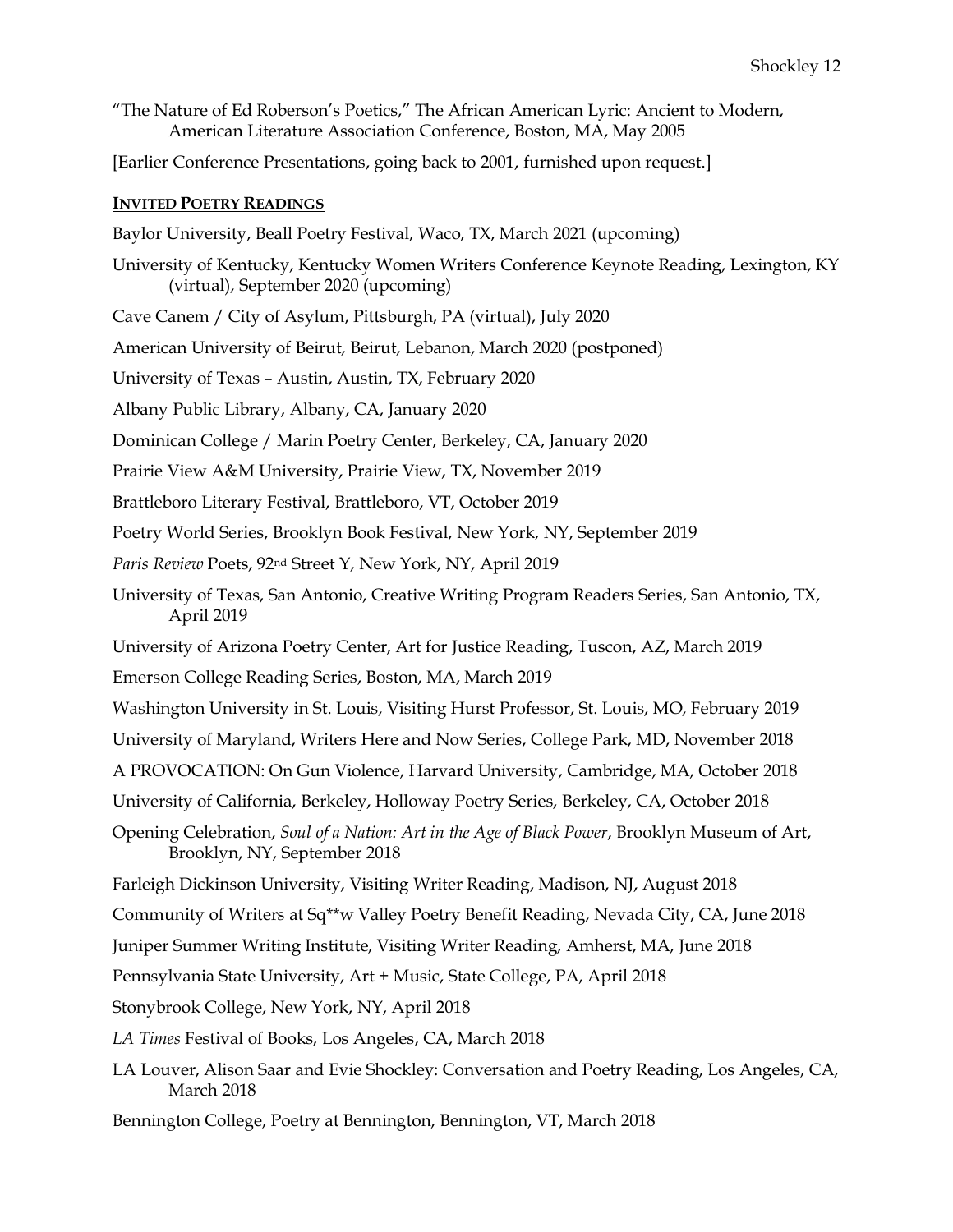- American University of Paris, Paris, France, February 2018
- Halfway There Reading Series, Montclair, NJ, January 2018
- Festival of Major American Poets, Amherst, MA, October 2017
- Berl's Brooklyn Poetry Shop, Brooklyn, NY, September 2017
- Rutgers University, New Brunswick, Writers at Rutgers Series, New Brunswick, NJ, September 2017
- Westminster College, Weeks Poetry Series, Salt Lake City, UT, September 2017
- Pulitzer Arts Foundation, 100 Boots Reading Series, St. Louis, MO, March 2017
- Hammer Museum, UCLA, Los Angeles, CA, March 2017
- Vermont Studio Center, Visiting Writer Reading, Johnson, VT, February 2017
- Center for Book Arts, New York, NY, December 2016
- Université Concordia, Writers Read Series, Montréal, Québec, CA, November 2016
- Page Meets Stage, New York, NY, October 2016
- College of Southern Maryland, Connections Literary Readings, Prince Frederick, MD, September 2016
- Bryant Park Word for Word Poetry Series, New York, NY, August 2016
- Brown University, Center for the Study of Slavery and Justice, Heimark Artist-in-Residence, Providence, RI, May 2016
- Hollins University, Jackson Poetry Reading, Roanoke, VA, April 2016
- Haverford College, Haverford, PA, March 2016
- Pennsylvania State University, Altoona, PA, March 2016
- Stella Adler Studio, Harold Clurman Poetry Reading Series, New York, NY, February 2016
- University of Miami, Ibis Reading Series, Miami, FL, November 2015
- The New School, *Best American Poetry 2015* Launch Reading, New York, NY, September 2015
- Decatur Book Festival, *Best American Poetry 2015* Launch Reading and 80th Anniversary Celebration of *The Southern Review*, Atlanta, GA, September 2015

Sq\*\*w Valley Community of Writers Poetry Benefit Reading, Sacramento, CA, June 2015

- Washington & Lee University, Lexington, VA, March 2015
- University of New Haven, New Haven, CT, February 2015

Princeton University, Althea Ward Clark '21 Reading Series, Princeton, NJ, February 2015

- Colby College, Visiting Writers Series, Waterville, ME, November 2014
- St. Francis College, Women's Poetry Initiative Fall Reading Series, Brooklyn, NY, October 2014
- Furious Flower Poetry Conference, James Madison University, Harrisonburg, VA, September 2014
- Eastern Mennonite University, Writers Read Series, Harrisonburg, VA, September 2014
- Bucknell University, Stadler Center Writers Series, Lewisburg, PA, September 2014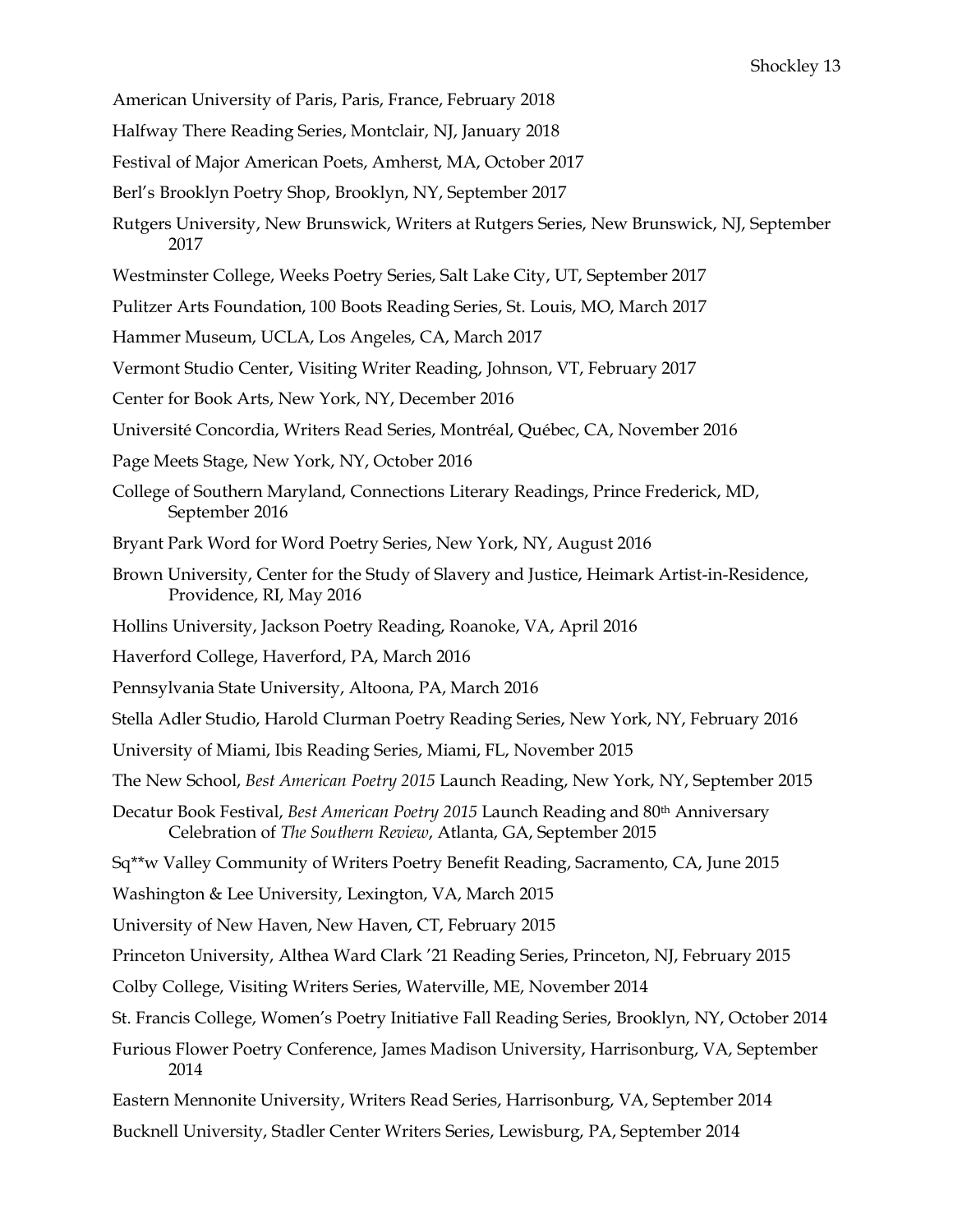- Vermont Studio Center, Visiting Writer Reading, Johnson, VT, July 2014
- Bucks County Community College, Wordsmiths Poetry Series, Newtown, PA, April 2014
- Des Moines Area Community College, DMACC Celebration of Literary Arts, Boone, IA, April 2014
- Folger Shakespeare Library, O.B. Hardison Poetry Series, Washington, DC, March 2014
- Long Island University, Voices of the Rainbow Series, Brooklyn, NY, March 2014
- Drake University, Writers and Critics Series, Des Moines, IA, February 2014
- Francis Marion University, Pee Dee Fiction and Poetry Festival, Florence, SC, November 2013
- Bryant Park Reading Series, New York, NY, August 2013
- New York City Poetry Festival, Governors Island, New York, NY, July 2013
- Academy of American Poets, High Line Live!: Poetry on the High Line, New York, NY, July 2013
- Sq\*\*w Valley Community of Writers Poetry Benefit Reading, Sacramento, CA, June 2013
- Asheville WordFest, Asheville, NC, May 2013
- University of Oregon, Racial Representations: African American Literature Since 1975 Symposium, Eugene, OR, April 2013
- Wesleyan University, Césaire 100<sup>th</sup> Celebration, Middletown, CT, April 2013
- Fordham University, Poets Out Loud Reading Series, New York, NY, March 2013
- Poetry Project, St. Mark's Church, New York, NY, March 2013
- Goddard College, Visiting Writers Series, Plainfield, VT, October 2012
- Pomona College, Claremont, CA, September 2012
- Vassar College, Poughkeepsie, NY, April 2012
- Pennsylvania State University, State College, PA, April 2012
- Swarthmore College, Philadelphia, PA, March 2012
- Lehigh University, Notations Series, Bethlehem, PA, March 2012
- Cave Canem Fellows Read, New York University, New York, NY, March 2012
- University of Vermont, Painted Word Poetry Series, Burlington, VT, February 2012
- Vermont Studio Center, Visiting Writer Reading, Johnson, VT, February 2012
- *jubilat*/Jones Reading Series, Jones Library, Amherst, MA, February 2012
- Library of Congress, Langston Hughes Birthday Tribute, Washington, DC, February 2012
- [Earlier Invited Poetry Readings, going back to 1998, furnished upon request.]

#### **PROFESSIONAL SERVICE**

#### *MANUSCRIPT REVIEWS*

Cambridge University Press, Duke University Press, University of Iowa Press, Johns Hopkins University Press, University of North Carolina Press, Northwestern University Press, Palgrave Macmillan, Wesleyan University Press, *African American Review,*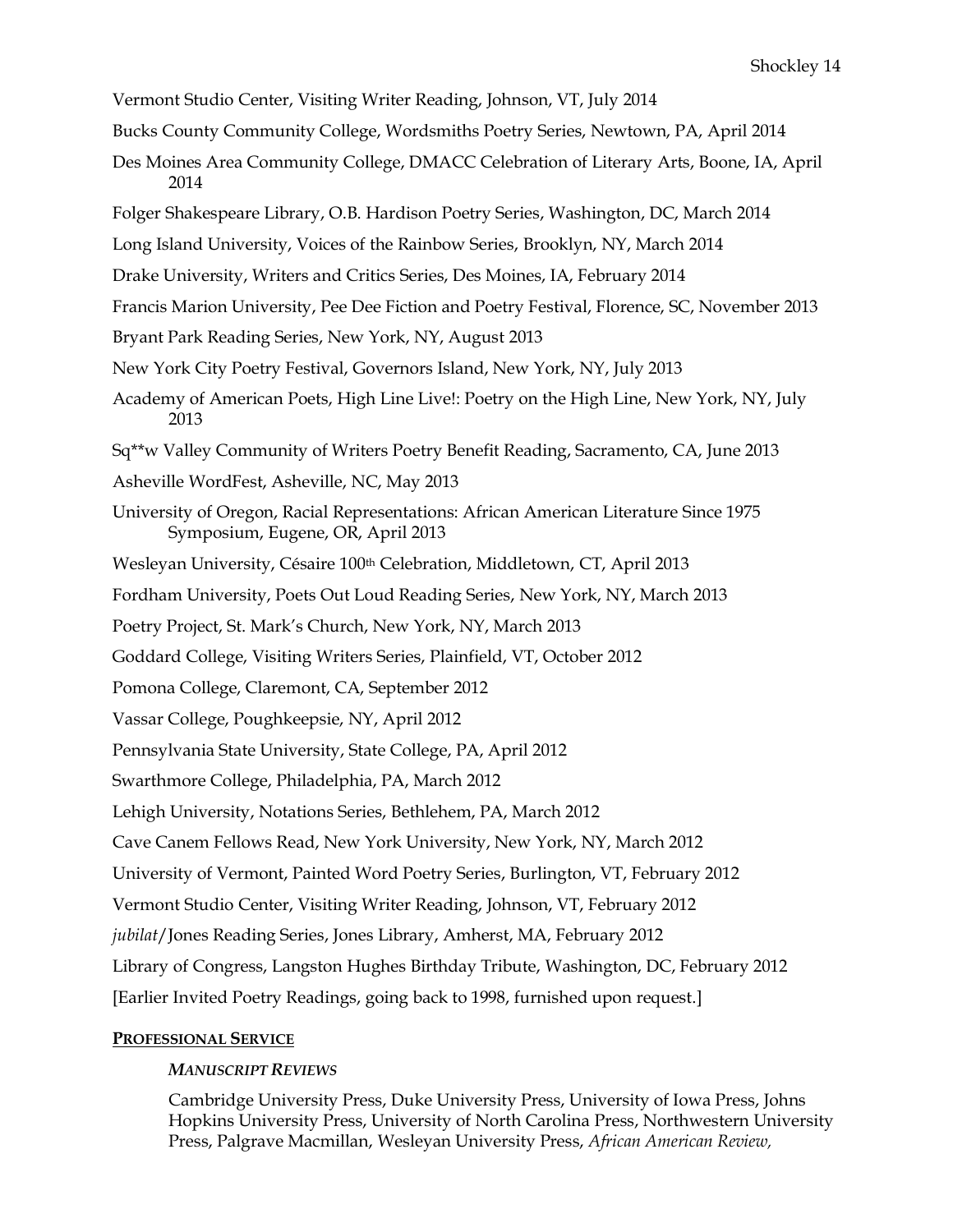*Contemporary Literature, MELUS, Modern Language Studies Journal, PMLA, Religion and Literature, Scholar & Feminist Online, Signs, Studies in American Culture, Tulsa Studies in Women's Literature*

### *TENURE AND PROMOTION REVIEWS*

Emory University; Fordham University; New York University; University of California, Davis; University of California, Los Angeles; University of California, San Diego; University of Kentucky; University of Maryland, College Park; University of Massachusetts, Boston; University of Miami; University of Michigan; University of Pittsburgh

### *JUDGING, COMMITTEES, AND BOARDS*

- § Executive Council, Modern Languages Association, 2017-2020
- Judge, Cave Canem First Book Prize, 2019
- § Judge, Poetry Society of America Chapbook Fellowship 30 & Under, 2019
- Judge (with Claudia Rankine and Ange Mlinko), Yale University, Bollingen Prize for American Poetry, 2018
- Advisory Board, *Porter House Review*, 2018-present
- § Advisory Board, African American Poetry Anthology, ed. Kevin Young, Library of America, July 2017-2020
- Committee on the Status of Women in the Profession, Modern Languages Association, 2014-2017; Co-chair—2015-2017
- Judge, The Anhinga Press Anhinga-Robert Dana Prize for Poetry, 2016
- § Judge (with Amaud Jamaul Johnson and Patricia Smith), Hurston/Wright Legacy Award in Poetry, 2016
- § Judge, *The Feminist Wire*, 1st Annual Poetry Prize, 2014
- § Expert Reader, National Endowment for the Arts, Individual Artist Grants, 2014
- § Final Judge, *Poets & Writers*, Maureen Egen Writers Exchange Contest, 2014
- § Editorial Board, *Brilliant Corners*, 2013-present
- § Final Judge, A Room Of Her Own (AROHO) *To the Lighthouse* Poetry Publication Prize, 2012
- § Twentieth-Century American Literature Division Executive Committee, 2008- 2012; Secretary—2010; Chair—2012
- Contributing Editor, *Lemon Hound*, 2012-2015
- § Final Judge, Poetry Society of America, George Bogin Memorial Award, 2012
- Advisory Editorial Board, Backbone Press, 2012-present
- § Advisory Editor, *At Length*, 2012-2015
- § Editor-at-Large, *jubilat*, 2011-present
- Final Judge, Barnard College Lenore Marshall Poetry Prize, 2011
- § Contributing Editor, *Evening Will Come* (*The Volta*), 2011-2017
- Editorial Board of Advisors, Carolina Wren Press, 2011-present
- § Judge, Poetry Society of South Carolina Poetry Contest (Lyric, Dramatic, and Historical categories), 2010
- Final Judge, Carolina Wren Press Poetry Book Contest, 2008
- § Board of Advisors, Desert City Poetry Series, 2004-2006
- § Chair, Regional Artist Project Grant Panel, Arts Council of Winston-Salem and Forsyth County (NC), 2004-2005
- Board of Trustees, Arts Council of Winston-Salem and Forsyth County (NC), 2003-2005; Secretary, 2004-2005
- § Juror, Regional Artist Project Grant Panel, Arts Council of Winston-Salem and Forsyth County (NC), 2003-2004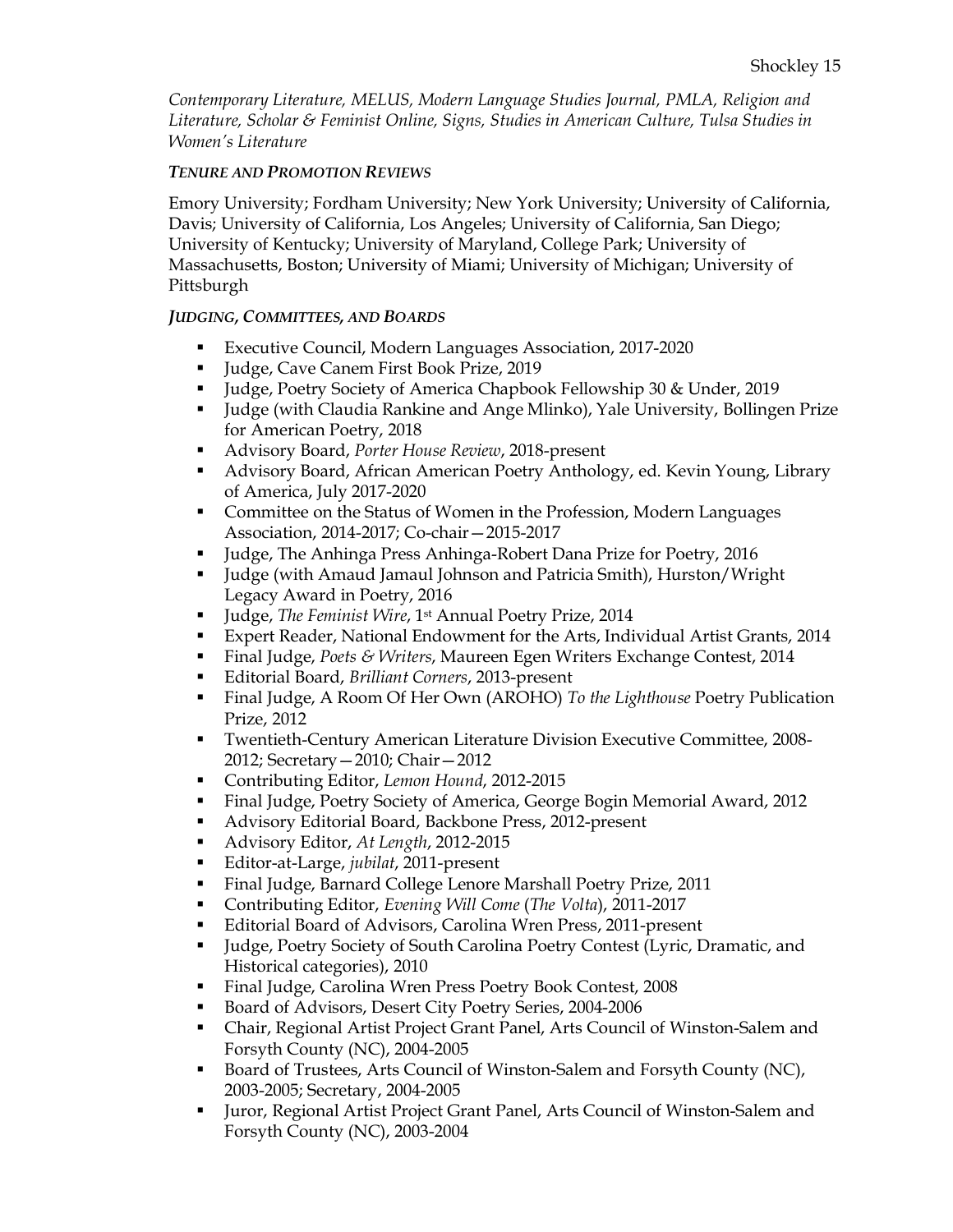#### **INSTITUTIONAL SERVICE**

#### *RUTGERS UNIVERSITY, 2005-PRESENT*

- Appointments & Promotions Committee, SAS, 2019-2020
- Decanal Review Committee (School of Arts and Sciences Dean Peter March), 2019-2020
- Advisory Committee on Undergraduate Teaching, 2017-2018
- Faculty Evaluator, School of Graduate Studies Dean's [Diversity] Fellowships, 2018, 2020
- § Rutgers University Press Editorial Committee / Press Council, 2013-2018
- Honors College Faculty Board, 2015-present
- § Contributor, "Snapshot of a Decade" (essay), to *Here Now: Rutgers 250*, the commemorative anniversary book, Zimmerli Art Library, Rutgers University, November 2016 (pp. 13-15)
- Curator and Host, "Poetry, Art, & Music: A Tribute to Jayne Cortez," Zimmerli Art Museum, November 2015
- Institute for Research on Women, Executive Committee, 2013-2016
- § Faculty Mentor, School of Arts and Sciences (SAS) Honors Faculty Mentor Program, 2014-2015
- Search Committee, for Executive Dean of the School of Arts and Sciences (SAS), 2013-2014
- Panelist, A Tenure Workshop for Faculty of Color, Women of Color Scholars Initiative, 2013
- Panelist, Teach-in: Hurricane Katrina, Aresty Research Center for Undergraduates, October 2005

### *RUTGERS UNIVERSITY, ENGLISH DEPARTMENT, 2005-PRESENT*

- § Personnel Committee, 2016-2018, 2019-2021
- § Graduate Symposium Judging Committee, 2020
- § First-year Graduate Student Advisor, 2006-2007, 2011-2012, 2016-2017, 2019-2020
- § Organizer, Symposium, Color Inside the Lines: Race and Subjectivity in Contemporary American Poetry, featuring Tonya Foster, Douglas Kearney, Keith Leonard, Michael Leong, Dorothy Wang, and Monica Youn, November 2019
- Introduction, Jericho Brown, Writers at Rutgers Reading Series, November 2019
- Search Committee for hire in early 20<sup>th</sup> C. Poetry & Poetics, 2018-2019
- Chair, Search Committee for Senior African Americanist, 2017-2018
- Creative Writing Committee, 2016-2018
- § Graduate Admissions Committee, 2005-2006, 2009-2010, 2017-2018
- § Co-director, Rutgers English Diversity Institute (REDI), 2011-2016, 2018
- § Organizer, Symposium, Celebrating Gwendolyn Brooks Centenary: A Symposium, featuring Lyrae Van Clief-Stefanon, Cathy Park Hong, and Quraysh Ali Lansana, November 2017
- § Organizer, Symposium, Black Poetics: The Afterlife of Slavery and the Place of Nature, featuring C.S. Giscombe, Meta DuEwa Jones, Sonya Posmentier, and Ed Roberson, December 2017
- § Introduction, Ross Gay, Writers at Rutgers Reading Series, November 2016
- § Co-organizer, Conference, Theorizing Black Literature Now: Exploring Current and Future Directions in African American Literary Criticism, February 2016
- Director of Graduate Placement, 2013-2016
- § Executive Committee, 2006-2007, 2010-2012, 2014-2016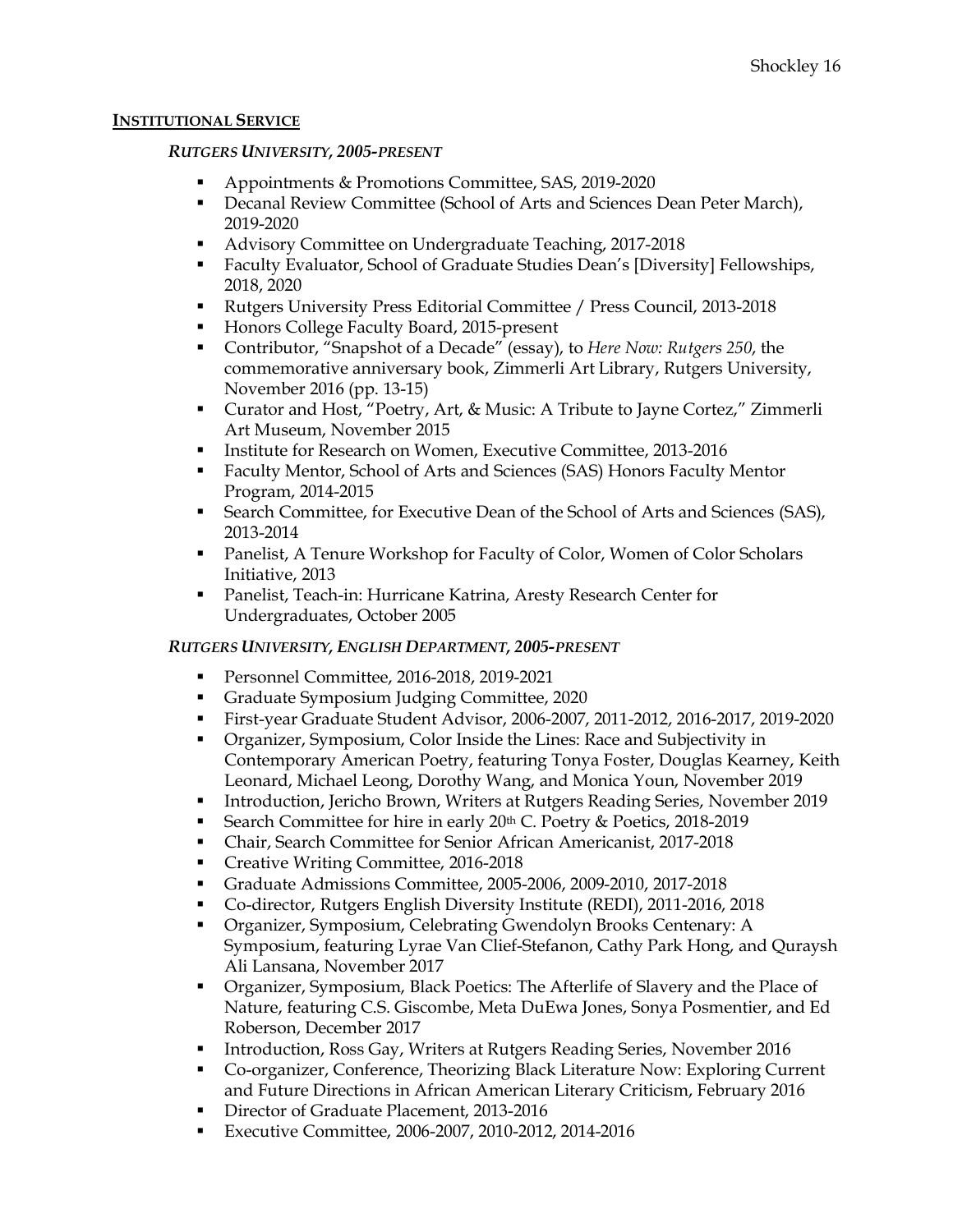- § Undergraduate Curriculum Committee, 2010-2011, 2015-2016
- § Graduate Student Review Committee, 2014-2015
- § Organizer, Poetry Reading by George Elliott Clarke, March 2014
- Introduction, Adam Zagajewski, Writers at Rutgers Reading Series, October 2013
- Presenter, Teaching Literature in Theory and Practice, Graduate Student Roundtable, May 2012
- Introduction, Terrance Hayes, Writers at Rutgers Reading Series, February 2012
- Co-director of Graduate Placement, 2011-2012
- Search Committee (omnibus search for 4 hires in 19th-Century African American, Modernist, Poetry & Poetics, and Late-19th-Century American), 2011-2012
- Organizer, Poetry Reading by Aracelis Girmay, April 2011
- § Co-organizer, Gulf Coast Poets Read for Disaster Relief, Writers at Rutgers Reading Series, September 2010
- § Organizer, Poetry Reading by Thomas Sayers Ellis, December 2009
- § Co-organizer, Gulf Coast Poets Read for Katrina Relief, Writers at Rutgers Reading Series, November 2006

### *WAKE FOREST UNIVERSITY, 2001-2005*

- § Women's and Gender Studies Program Committee on Curriculum Review, Teaching, and the Recruitment and Mentoring of Minors, 2003-2005
- § Major Advisor, English Department, 2002-2005
- § Joseph G. Gordon Scholarship Committee, 2002-2005
- § Upper Division Curriculum Committee, English Department, 2003-2004
- § Faculty Advisor, S.O.U.L. (Sisterhood Of Universal Love) a cappella group, 2001- 2005

### **TEACHING—FULL TIME**

### *RUTGERS UNIVERSITY, 2005-PRESENT*

- Black Aesthetics in Theory and in Practice (graduate)
- The Black Fantastic: African American Speculative Fiction
- Black Poetry
	- o Race and Innovation in African American Poetry
	- o In Search of a Black Aesthetic
	- o The Nature of Black Poetics
	- o Visuality and Textuality
	- o Experiment and Innovation
	- o Afro-Past and Afrofuture
	- o Black Death, Black Lives
- Black Power / Black Aesthetics (team taught w/ Dr. Donna Murch) (graduate)
- § Black Women Writers
- § Blackness and Visual Culture (SAS Honors Seminar)
- § Contemporary Women's Poetry (graduate; independent study)
- Creative Writing Poetry
	- o Advanced Workshop
	- o Intermediate
- Experimental Poetry and Poetics (independent study)
- Introduction to Creative Writing (Honors section)
- Introduction to Poetry
- Issues and Problems in African American Literature
	- o Domestic Ideology in African American Literature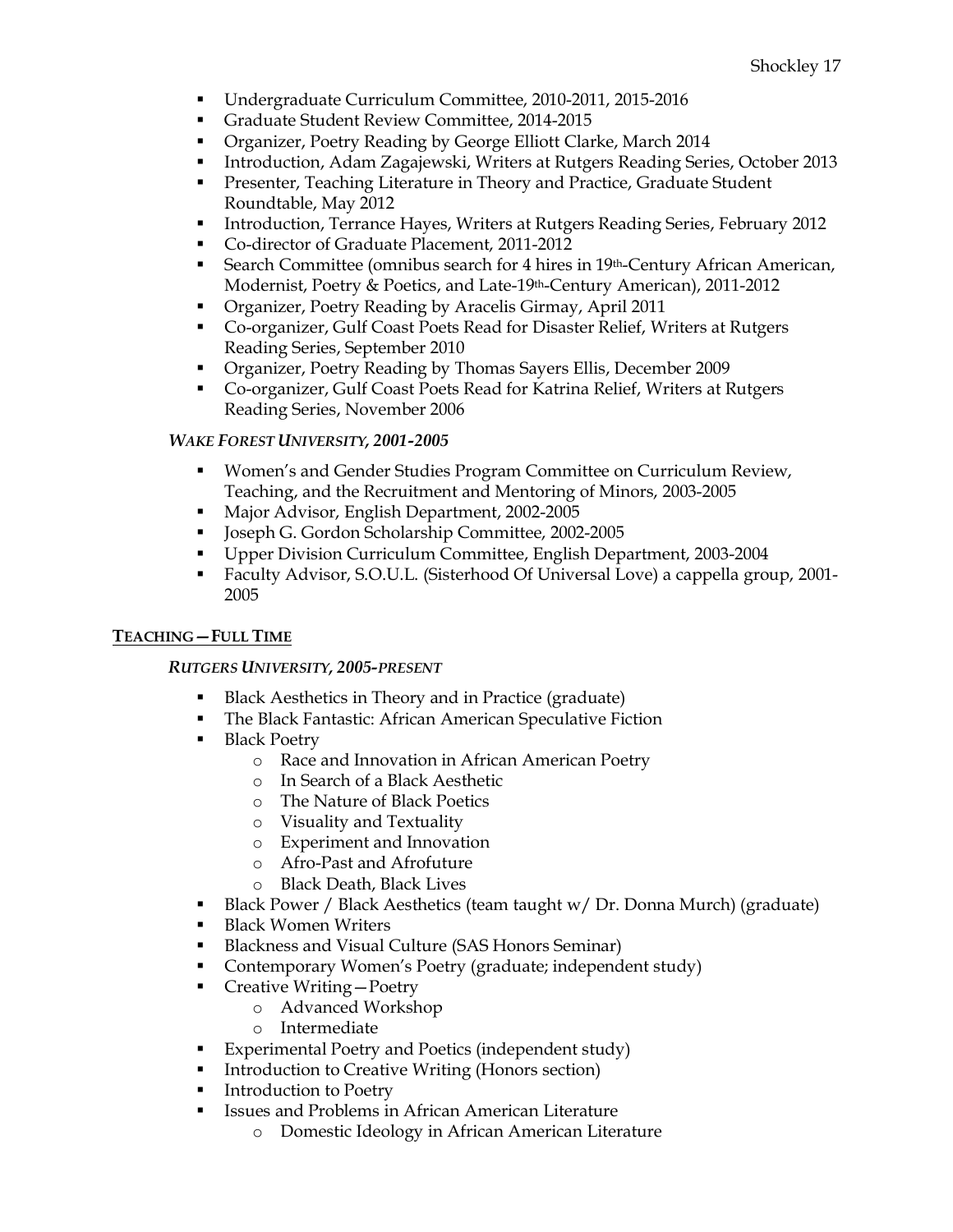- o Contemporary Narratives of Slavery
- The Life and Times of Ida B. Wells: A Cultural History (SAS Honors Seminar)
- The Long Poem in African American Literature (graduate)
- The Long Poem in African Diaspora Literature (graduate)
- Principles of Literary Study (Poetry)
- Race and (In)visibility in Contemporary American Poetry (graduate)
- Seminar: Topics in African American Literature
	- o 21st Century African American Literature
	- o The Contemporary Narrative of Slavery
	- o Black Women's Experimental Writing
- Slavery in the African American Imagination (graduate)
- Women's Slave Narratives, in Fact and in Fiction (independent study)

#### *BREAD LOAF SCHOOL OF ENGLISH, SUMMER 2012*

- Contemporary Narratives of Slavery
- Poetry: Reading for Writing

#### *WAKE FOREST UNIVERSITY, 2001-2005*

- 19th-Century British Literature
- African American Poetry
- African American Women Writers (graduate M.A.)
- Creative Writing Poetry (independent study)
- Domestic Figurations in African American Literature
- First-Year Seminar Orphans and Governesses: Victorian England's Favorite Figures of Homelessness
- First-Year Writing Magical Realism, Speculative Fiction, and African American Truth
- Studies in British Authors
- Studies in British Literature

#### **TEACHING—PART TIME / AD HOC**

#### *DUKE UNIVERSITY, 1999-2000*

- § Academic Writing (The Politics of Aesthetics), Arts in Contemporary Society FOCUS Program
- Domestic Figurations in African-American Literature
- Introduction to Creative Writing

#### *MULTI-SESSION WORKSHOPS*

- Tin House Winter Workshops, Newport, OR, January 2018
- The Watering Hole, Workshop Retreat, Santee, SC, December 2016
- Millay Colony for the Arts, Workshop Retreat, Austerlitz, NY, July-August 2014
- Juniper Summer Writing Institute, University of Massachusetts-Amherst, June 2014, June 2016
- § A Room Of Her Own (AROHO) Foundation Retreat, Abiqui, NM, August 2013
- § Cave Canem Foundation, New York, NY, Fall 2012; Greensburg, PA, Summer 2016, Summer 2018, Summer 2020 (upcoming)
- § Naropa University Summer Writing Program, Boulder, CO, June 2011
- § Squaw Valley Community of Writers Poetry Workshop, Olympic Valley, CA, July 2009, July 2010, June 2013, June 2015, June 2018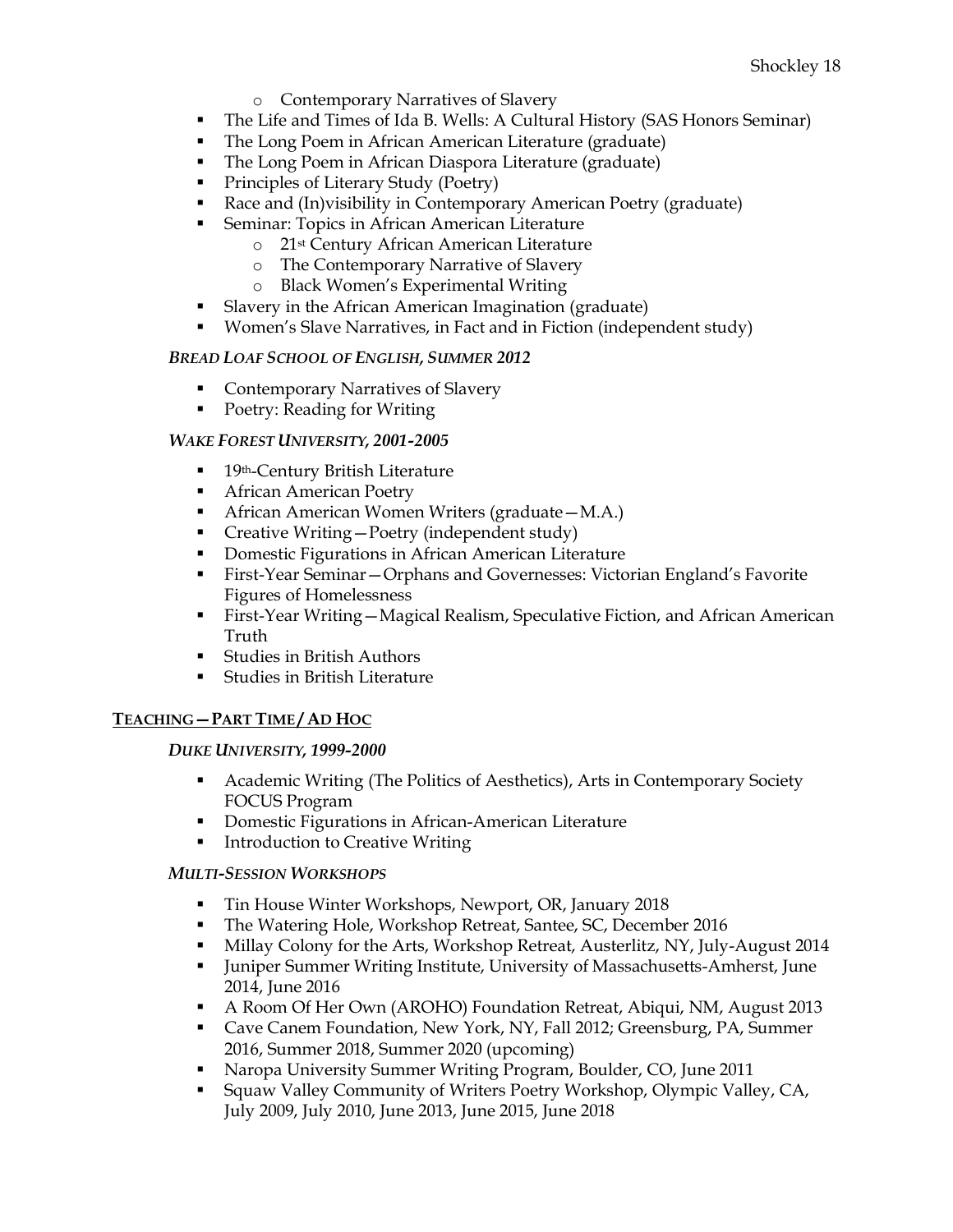- North Carolina Writers Network, Summer Residency Program, Raleigh, NC, July 2007
- Chicago Lawyers' Committee for Human Rights, Introduction to Legal Learning Program, Chicago, IL, Summers 1993, 1994, 1995

## *GUEST LECTURES, MASTER CLASSES, AND SINGLE-SESSION WORKSHOPS*

- Washington University in St. Louis, St. Louis, MO-Visiting Hurst Professor in Poetry, February 2019
- § Columbia University, School of the Arts, New York, NY—Guest Speaker, The Beauty and Power of the Sentence in Prose and Poetry, Alice Quinn's MFA course, April 2017
- Pratt Institute, Brooklyn, NY Guest Speaker, Foundation Seminar: Theory and Practice of Collaborative and Engaged Writing, Rachel Levitsky's MFA course, October 2014
- § Duke University, Durham, NC—Guest Speaker, Proseminar on Working in the Academy in Identity Studies, Karla Holloway's graduate course, April 2013
- Rutgers University, French Department, New Brunswick, NJ-Guest Lecturer on African American Slave Narratives and Neo-Slave Narratives, "L'Urgence de Dire": 20th- and 21st-Century Testimonial Narratives, Renée Larrier's graduate course, February 2012
- Yale University, New Haven, CT Guest Lecturer on Anne Spencer, Canonizing African American Poetry, Elizabeth Alexander's graduate course, October 2011
- Ithaca College, Ithaca, NY Distinguished Visiting Writer, Poetry Master Class and conferences, October 2011
- Poetry Society of South Carolina, Charleston, SC Instructor, Poetry Workshop, October 2008
- Johnson C. Smith University, Charlotte, NC Instructor, Poetry Workshop, Worlds of Words Annual Poetry Festival/Lyceum Program, March 2007
- Meacham Writers' Conference, University of Tennessee, Chattanooga, TN-Guest Writer, Poetry Workshops, October 2005
- North Carolina Writers Network, Asheville, NC-Instructor, Fall Conference Poetry Workshops, November, 2005
- North Carolina Writers Network, Peace College, Raleigh, NC Instructor, Spring Conference Poetry Workshop, May 2004
- University of North Carolina, Chapel Hill, NC Instructor, Poetry Workshop, Feminist Action Forum, October 2004
- Duke University, Durham, NC-Instructor, Toni Morrison Workshop, Durham Public School Teachers Project, October 2004

### **RESEARCH ADVISING**

### *DISSERTATIONS (RUTGERS)*

- Director:
	- o Daniel Malinowski (2018—in progress)
	- o Becca Klaver, "Include Everything: Women's Poetry and Everyday Life" (defended 2015)
- Committee Member:
	- o Ariel Martino (in progress)
	- o Melissa Parrish, "Emergency Poetics: Postwar American Poetry and the Shape of Public Crisis" (defended 2020)